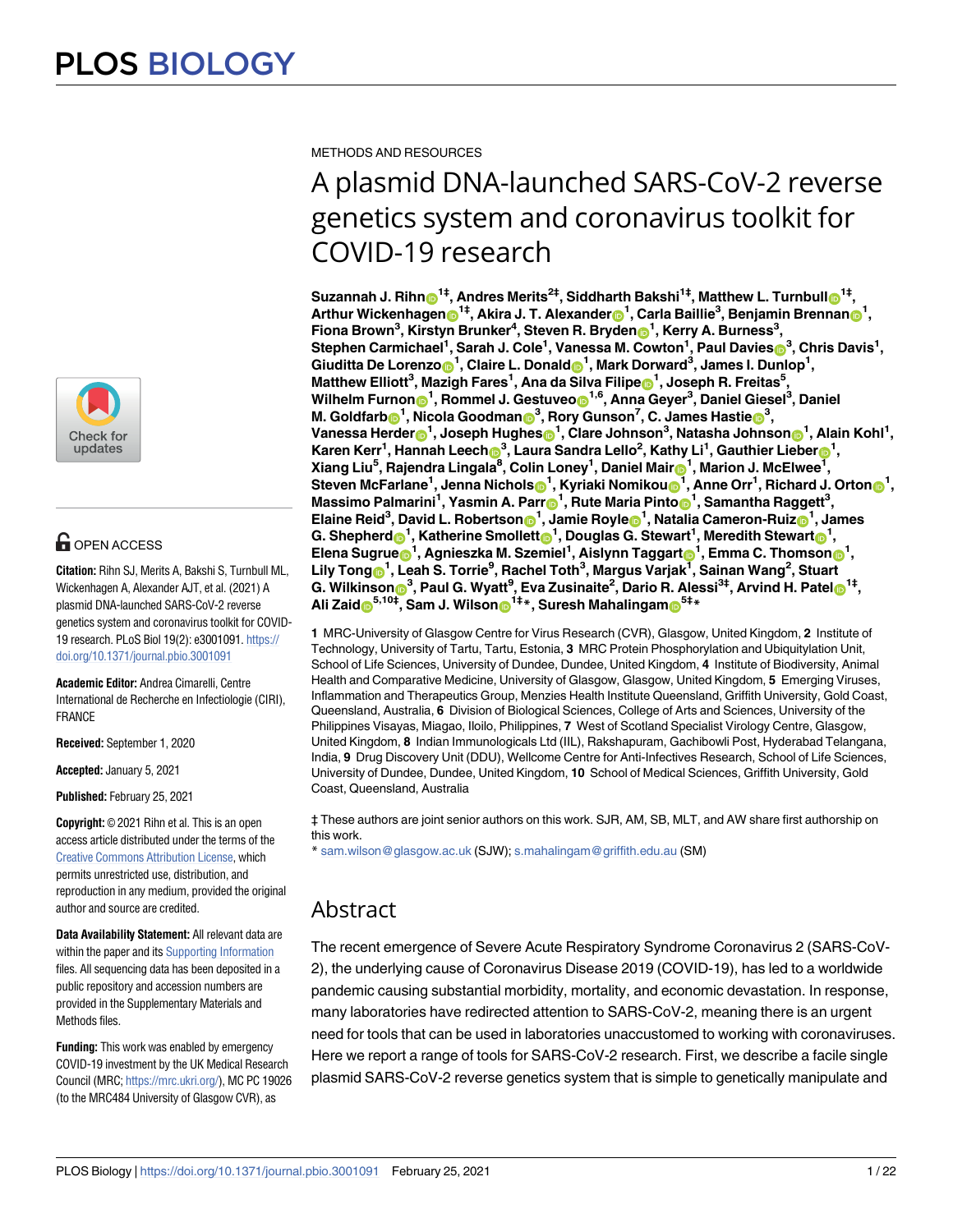<span id="page-1-0"></span>well as the following MRC grants: MR/ K024752/1 (to SJW), MC\_UU\_12014/10 (to SJW and MP), MC\_UU\_12014/8 (to AK), MC\_UU12014/2 (to AP), MC\_UU\_12016/2 (to DRA), MC\_UU\_12014/12 (to fund RO and JH, awarded to DLR) and MR/ P022642/1 (to SJW and SJR), along with Wellcome Trust support (201366/Z/16/Z to SJR, [https://wellcome.ac.uk/\)](https://wellcome.ac.uk/), Bill & Melinda Gates Foundation support (INV-016128 to SJW, AHP and AK; [https://www.gatesfoundation.org/\)](https://www.gatesfoundation.org/), UKRI support (MR/V028448/1 to MP and SJW), and support from the German Research Foundation (406109949 to VH; <https://www.dfg.de/en/>) and Bundesministerium für Bildung und Forschung (01K/1723G to VH; [https://www.bmbf.de/\)](https://www.bmbf.de/). RJG was supported by a British Council Newton Fund grant (279705176; <https://www.britishcouncil.org/>) under the DOST492 Newton PhD Scholarship partnership funded by the UK Department for Business, Energy and Industrial Strategy, Philippines Department of Science and Technology-Science Education Institute, and the University of the Philippines Visayas. GDL is funded by the Department of Health and Social Care using UK Aid funding and is managed by the NIHR. The views expressed in this publication are those of the author(s) and not necessarily those of the Department 497 of Health and Social Care. We thank Indian Immunologicals Ltd (IIL, Hyderabad, India; [https://www.indimmune.com/\)](https://www.indimmune.com/) for funding the design and construction of the icDNA-launched reverse genetics SARS-CoV-2 virus and its mCherry and NLuc derivatives. AZ, JF and XL are supported through Australian National Health & Medical Research Council (NHMRC; [https://www.](https://www.nhmrc.gov.au/) [nhmrc.gov.au/](https://www.nhmrc.gov.au/)) Project Grant funding (APP1106411, APP1079086) and funding from the Menzies Health Institute Queensland. SM is supported by an Australian NHMRC Senior Research Fellowship (APP11544347). The funders had no role in study design, data collection and analysis, decision to publish, or preparation of the manuscript.

**Competing interests:** The authors have declared that no competing interests exist.

**Abbreviations:** AA, A549-ACE2; AAT, A549-ACE2- TMPRSS2; ACE2, angiotensin-converting enzyme 2; BAC, bacterial artificial chromosome; BAL, bronchoalveolar lavage; CMV, cytomegalovirus; co-IP, co-immunoprecipitation; COVID-19, Coronavirus Disease 2019; CPE, cytopathic effect; FMDV, foot-and-mouth disease virus; GST, glutathione S-transferase; HCoV, human coronavirus; HDV, hepatitis delta virus; icDNA, infectious cDNA; IF, immunofluorescence; IgG, immunoglobulin G; IP, immunoprecipitation; MBP, can be used to rescue infectious virus through transient transfection (without in vitro transcription or additional expression plasmids). The rescue system is accompanied by our panel of SARS-CoV-2 antibodies (against nearly every viral protein), SARS-CoV-2 clinical isolates, and SARS-CoV-2 permissive cell lines, which are all openly available to the scientific community. Using these tools, we demonstrate here that the controversial ORF10 protein is expressed in infected cells. Furthermore, we show that the promising repurposed antiviral activity of apilimod is dependent on TMPRSS2 expression. Altogether, our SARS-CoV-2 toolkit, which can be directly accessed via our website at <https://mrcppu-covid.bio/>, constitutes a resource with considerable potential to advance COVID-19 vaccine design, drug testing, and discovery science.

## **Introduction**

Severe Acute Respiratory Syndrome Coronavirus 2 (SARS-CoV-2) is the causative agent of the Coronavirus Disease 2019 (COVID-19) pandemic. SARS-CoV-2 emerged in late 2019 in the western Chinese city of Wuhan, in Hubei Province, and following a rapid and explosive outbreak, spread to over 175 countries in the following months [\[1](#page-19-0)]. Despite an unprecedented and globally coordinated response to stop the pandemic, over 92 million cases and 1.9 million deaths (as of January 14, 2021) have so far been attributed to COVID-19 [[2](#page-19-0)]. SARS-CoV-2 is a member of the Betacoronavirus genus and is closely related to the SARS-CoV which caused an outbreak of acute viral pneumopathy in 2002 to 2003 [[3](#page-19-0),[4](#page-19-0)]. Data gathered throughout the 2020 COVID-19 pandemic indicate that SARS-CoV-2 is more transmissible than SARS-CoV [\[5](#page-19-0)], reinforcing the need for effective therapeutic and preventative measures, including vaccines, antivirals, and anti-inflammatory drugs to limit viral replication and/or acute lung inflammation. To date, a number of vaccine candidates, including an mRNA-based vaccine [[6](#page-19-0)] and a chimpanzee adenovirus-vectored vaccine (ChAdOx1-nCoV19) [[7–](#page-19-0)[9\]](#page-20-0) have undergone Phase III clinical trials and showed effective protection, including in patients over 65 years old. Likewise, monoclonal antibody treatments aimed at neutralising viral particles as a therapeutic intervention for adult COVID-19 patients have recently been granted emergency FDA approval  $[10-12]$ .

The successful identification and characterisation of these and other SARS-CoV-2 vaccine or drug candidates will require extensive characterisation of SARS-CoV-2 in vivo and in vitro, and this in turn will rely upon validated laboratory resources to facilitate this research. Coronaviruses possess a particularly large RNA genome, where the replicase functions are carried out by numerous nonstructural proteins (nsp), arising from cleavage of 2 large replicase polyproteins (termed ORF1a and ORF1b, respectively) [[4\]](#page-19-0). Consequently, replication and transcription of the genome is complex. Currently, a limited number of tools, including reverse genetics (RG) strategies, have been described for this virus. The current RG systems are often based on end-ligation cloning strategies and are reliant on in vitro transcription, with constructs expressing nucleocapsid protein provided in *trans*  $[13–15]$  $[13–15]$  $[13–15]$  $[13–15]$  $[13–15]$ . Moreover, the existing "full length" yeast artificial chromosome (YAC) systems still require in vitro transcription coupled with nucleocapsid expression in *trans* to rescue infectious virus [\[14\]](#page-20-0). Similarly, a recently described bacterial artificial chromosome (BAC)-based infectious clone, though competent both in vitro and in an in vivo hamster model of SARS-CoV-2 infection [[16](#page-20-0)], is devoid of reporter cassettes that, when inserted with fluorescent protein tags, markedly facilitate the visualisation of infected cells and tissues. Here, we describe a variety of tools to facilitate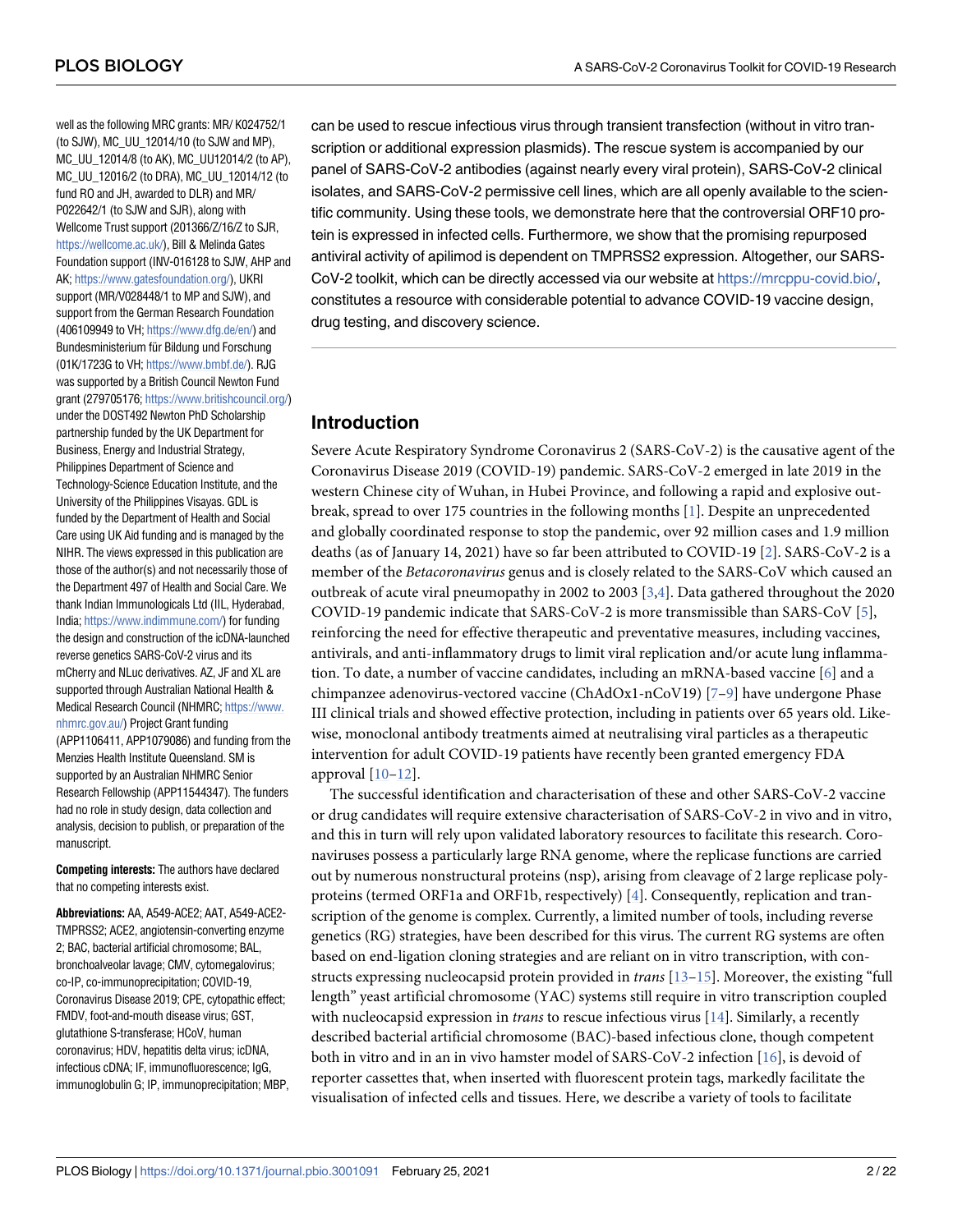maltose-binding protein; MERS-CoV, Middle East Respiratory Syndrome Coronavirus; MOI, multiplicity of infection; NLuc, Nanoluciferase; nsp, nonstructural proteins; RG, reverse genetics; SARS-CoV-2, Severe Acute Respiratory Syndrome Coronavirus 2; SV40, Simian Virus 40 terminator; VA, Vero E6-ACE2; VAT, Vero E6-ACE2-TMPRSS2; VT, Vero E6-TMPRSS2; WB, western blotting; wt, wild-type; YAC, yeast artificial chromosome.

SARS-CoV-2 research. First, we describe a user-friendly RG plasmid system, in which an infectious cDNA (icDNA) clone of SARS-CoV-2, based on the Wuhan strain (Wuhan-Hu-1), was generated using a low copy plasmid backbone (which facilitates rapid and straightforward genetic manipulation). To increase the functionality of this system, we used conventional methods to insert a variety of reporter cassettes (e.g., mCherry, ZsGreen, and Nanoluciferase (NLuc)) into the functional icDNA genome. Because the viral genome is flanked by a eukaryotic promoter and terminator, we show that infectious virus can be rescued by transient transfection of a single plasmid species (with no DNA ligation or in vitro transcription required). Using this system, we rescued infectious virus, at the first attempt, in 3 different countries (which, crucially, had not worked with CoVs prior to 2020).

We further describe the production of a near-comprehensive panel of SARS-CoV-2 antibodies (targeting all but 3 SARS-CoV-2 proteins) alongside a smaller panel of antibodies targeting key SARS-CoV, Middle East Respiratory Syndrome Coronavirus (MERS-CoV), and seasonal human coronavirus (HCoV) OC43 and 229E antigens. We demonstrate the utility of these antibodies in a multitude of functional assays, such as western blotting (WB), immunofluorescence (IF), and co-immunoprecipitation (co-IP) assays. Crucially, these antibodies can reveal the abundance and location of most SARS-CoV-2 proteins at different stages of viral replication, and through this approach, we provided what was, to the best of our knowledge (at the time of first submission), the first evidence supporting protein expression of ORF10 (which has no ortholog in SARS-CoV). In addition, this resource also includes multiple clinical isolates, as well as modified cell lines with increased susceptibility to SARS-CoV-2 infection, which we have used to reveal the TMPRSS2-dependence of the potent anti-SARS-CoV-2 activity of apilimod.

As many labs worldwide pivot to identify drug and vaccine candidates to tackle COVID-19, the resources and technologies described herein aim to accelerate COVID-19 research. Most importantly, this coronavirus toolkit, including SARS-CoV-2 infectious clones, patient isolates, cell lines, and antibodies, has been made openly available to research groups worldwide through our user-friendly webpage ([https://mrcppu-covid.bio/\)](https://mrcppu-covid.bio/) and established biorepositories.

## **Results**

### **Design of SARS-CoV-2-Wuhan-Hu1 clone and rescuing of icDNA-derived SARS-CoV-2**

Because coronavirus genomes are substantially longer than those of most RNA viruses, many coronavirus RG systems involve techniques not normally used in RNA virus rescue. Specifically, the in vitro transcription of multiple ligated cDNAs or the propagation of YACs are not necessary for rescuing most RNA viruses. Thus, we sought to construct a simple and accessible single-plasmid rescue system to accelerate COVID-19 research (particularly in laboratories unaccustomed to working with coronaviruses).

We designed our SARS-CoV-2 infectious cDNA clone based on the Wuhan-Hu-1 isolate and the viral cDNA was cloned into pCC1-4K, a derivative of the pCC1BAC (EPICENTRE). Importantly, a substantial fraction of the regulatory sequences was removed to make the pCC1-4K plasmid (which lacks an intact F factor). In the correct strains, the pCC1-4K system is maintained at a single copy per cell. Because coronavirus-derived cDNA sequences can be unstable when propagated in bacteria, the low copy number facilitates the simple genetic manipulation of SARS-CoV-2 icDNA. Importantly, following successful genetic manipulation, the presence of an arabinose-inducible origin in pCC1 means that supplementing bacterial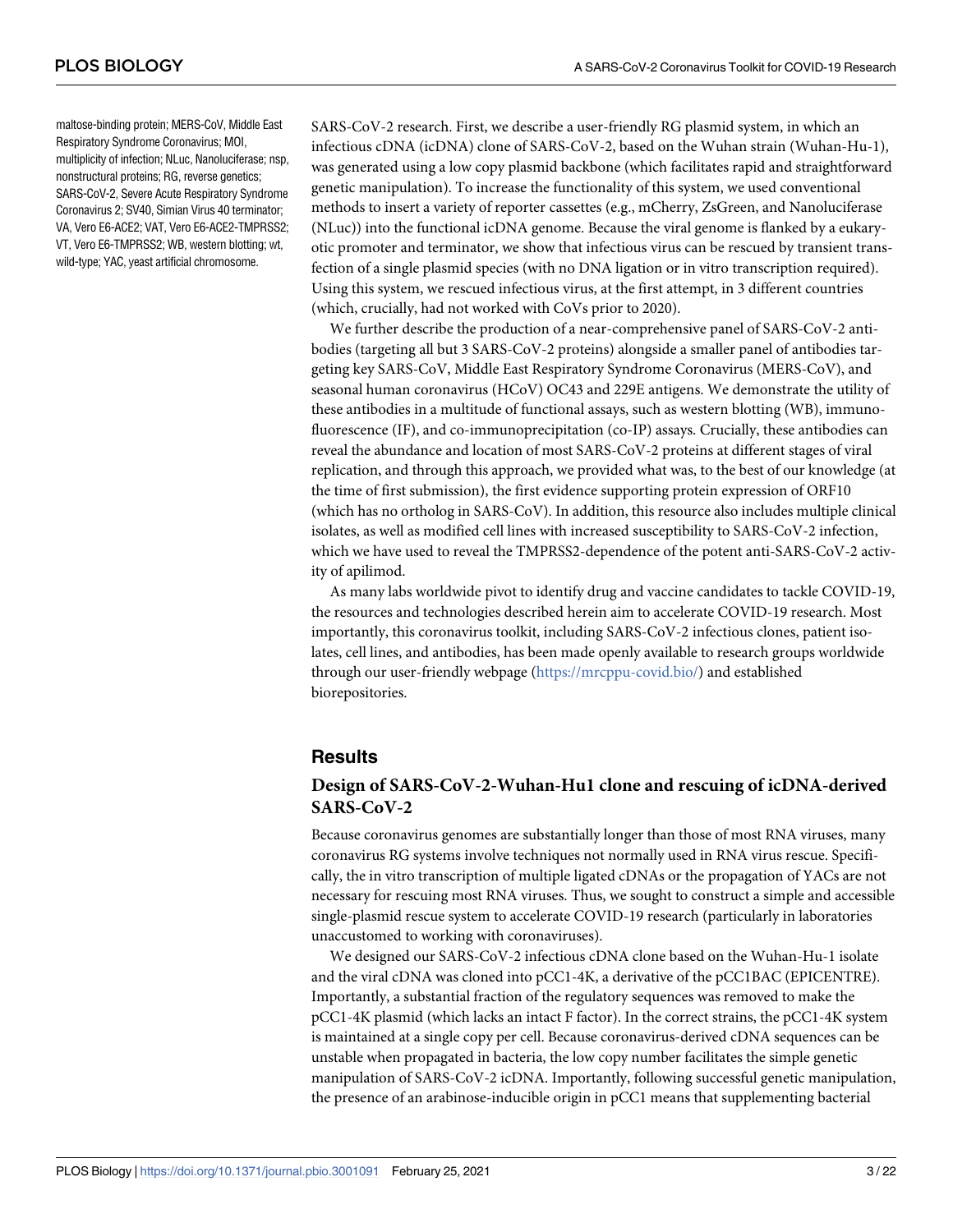<span id="page-3-0"></span>cultures with arabinose can greatly enhance DNA yield, and therefore large quantities of transfection-quality DNA can be prepared using standard reagents.

We assembled the SARS-CoV-2 icDNA genome from 5 synthetic fragments, each flanked by unique restriction sites SanDI (1524), PacI (8586), MluI (13956), Bsu36I (18176), and BamHI (25313) (**[Fig 1A](#page-4-0)**). A human cytomegalovirus (CMV) promoter was inserted at the position corresponding to the 5' end of the genome, and a dual hepatitis delta virus (HDV) ribozyme and Simian Virus 40 terminator (SV40) were added downstream of the poly-A tail at the 3<sup>'</sup> end of the virus genome. These elements ensure efficient transcription and homogenous 3 0 end processing during the rescue of infectious virus. To enable direct visualisation and quantification of replicating virus in cells, we also generated variants containing sequences encoding for fluorescent (mCherry and ZsGreen) and bioluminescent (Nanoluciferase, or NLuc) markers inserted into the plasmid backbone. To avoid deletion of viral sequences, the markers were cloned in-frame after the C-terminus of the ORF7a protein using a foot-andmouth disease virus (FMDV) 2A "ribosomal skipping" linker (2A) to liberate the nascent reporter protein from the ORF7a protein (**[Fig 1A](#page-4-0)**).

Because plasmid clones harbouring the full-length SARS-CoV-2 genome could be unstable, we transformed the wild-type (wt) rescue plasmid, picked 2 colonies, and passaged each lineage through a series of 5 liquid cultures (summarised in **[Fig 1B](#page-4-0)**). Bacterial cells were plated in between each passage, and a single colony was used to initiate each subsequent liquid passage. To validate plasmid integrity, a single colony derived from each lineage of the fifth liquid passage was chosen at random and "grown up" (1 litre culture induced with arabinose), and the culture used to extract plasmid DNA. The plasmids were then sequenced with an average coverage of 649 reads (wt 1) and 829 reads (wt 2) [\(S1 Fig\)](#page-17-0). Using a conservative estimate of 1 duplication per hour of culture, the 2 sequenced colonies underwent over 100 divisions and both colonies (out of over  $1 \times 10^{30}$  progeny) yielded DNA with the correct consensus sequence. There were no subconsensus substitutions detected at a frequency greater than 5% and in this approximately 35 kb construct, only 2 substitutions were detected in each lineage at a frequency *>*1%. Thus, this plasmid system is stable for functional use. To rescue icDNAderived infectious viruses, we transfected BHK-21 cells with icDNA clones of SARS-CoV-2, alongside derivatives harbouring mCherry, ZsGreen, and NLuc markers. The following day, culture supernatant was used to inoculate subconfluent monolayers of Vero E6 cells. Following 4 days of culture, the virus-containing supernatant was harvested and the viral RNA was extracted and sequenced (available at GenBank BioProject PRJNA658321). This confirmed that "full-length" viruses had been rescued and that no nucleotide substitutions had accumulated during the rescue and amplification steps. As expected, the frequency of subconsensus substitutions was higher in the rescued viruses with 4 to 15 substitutions detected at a frequency *>*5%. Crucially, the sequencing reads of the rescued viruses overwhelmingly mapped to the viral genome (and not the flanking plasmid) indicating that we sequenced rescued viral RNA and not contaminating plasmid DNA (**[Fig 1C](#page-4-0)** and [S1 Fig](#page-17-0)).

The resulting RG-rescued SARS-CoV-2 viruses replicated efficiently and could readily be detected by IF microscopy using a commercial anti-SARS-CoV-2 nucleocapsid (N) antibody (**[Fig 1D](#page-4-0)**). Moreover, the rescued viruses induced cytopathic effect (CPE) and can be used in conventional plaque assays (**[Fig 1E](#page-4-0)**). When reporter expression and antigen expression were compared, approximately 80% of infected Vero E6 cells expressed the reporter and N (**[Fig 1F](#page-4-0) [and 1G](#page-4-0)**). The apparent 10% to 20% of infected cells that expressed N but not mCherry (**[Fig](#page-4-0) [1G](#page-4-0)**) likely reflected asynchrony between N and mCherry expression as *>*95% of plaques from the same passage were mCherry positive (**[Fig 1H](#page-4-0)**). The NLuc and ZsGreen reporter systems also facilitated the detection and quantification of recombinant SARS-CoV-2 replication in infected cells. SARS-CoV-2-NLuc provided a robust readout of over 4 orders of magnitude of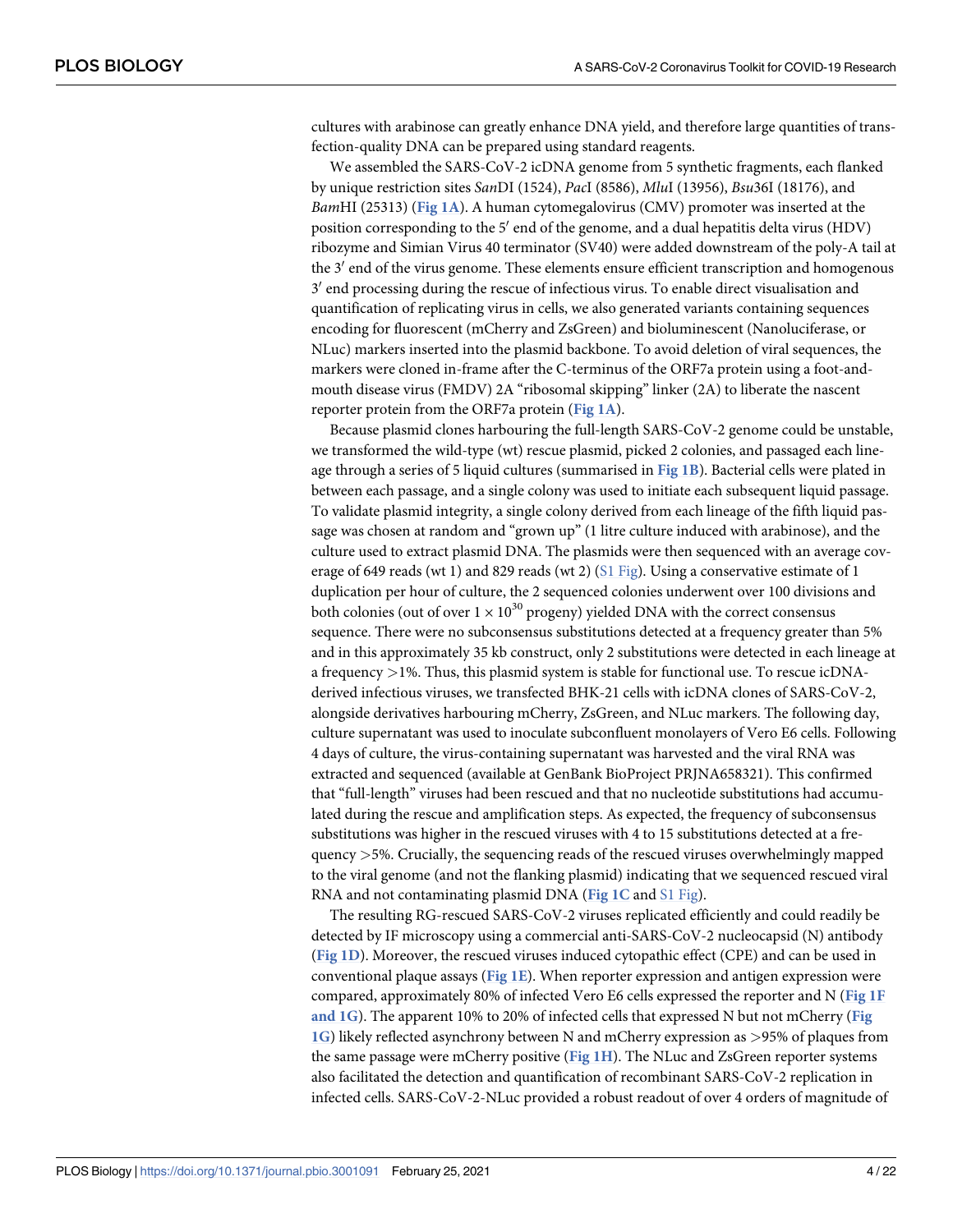<span id="page-4-0"></span>

\*\*  $\Delta$ 21 encompasses nts 24286-24306 (MT926411) in the furin cleavage site

**[Fig 1.](#page-3-0) An openly available plasmid launched SARS-CoV-2 RG system.** (A) Schematic of the design and construction of a pCC1-4K-SARS-CoV-2-Wuhan-Hu-1 icDNA clone. Synthetic DNA fragments 1, 2, and 3 based on the SARS-CoV-2-Wuhan-Hu1 sequence were cloned into the pCC1 plasmids, and fragments 4 and 5 were cloned into high copy plasmid pUC57Kan by the gene synthesis company (Genscript). Fragments were designed to contain specific restriction cloning sites SanDl, PacI, Mlul, Bsu36I, and BamHI for cloning purposes. Sequences encoding for mCherry,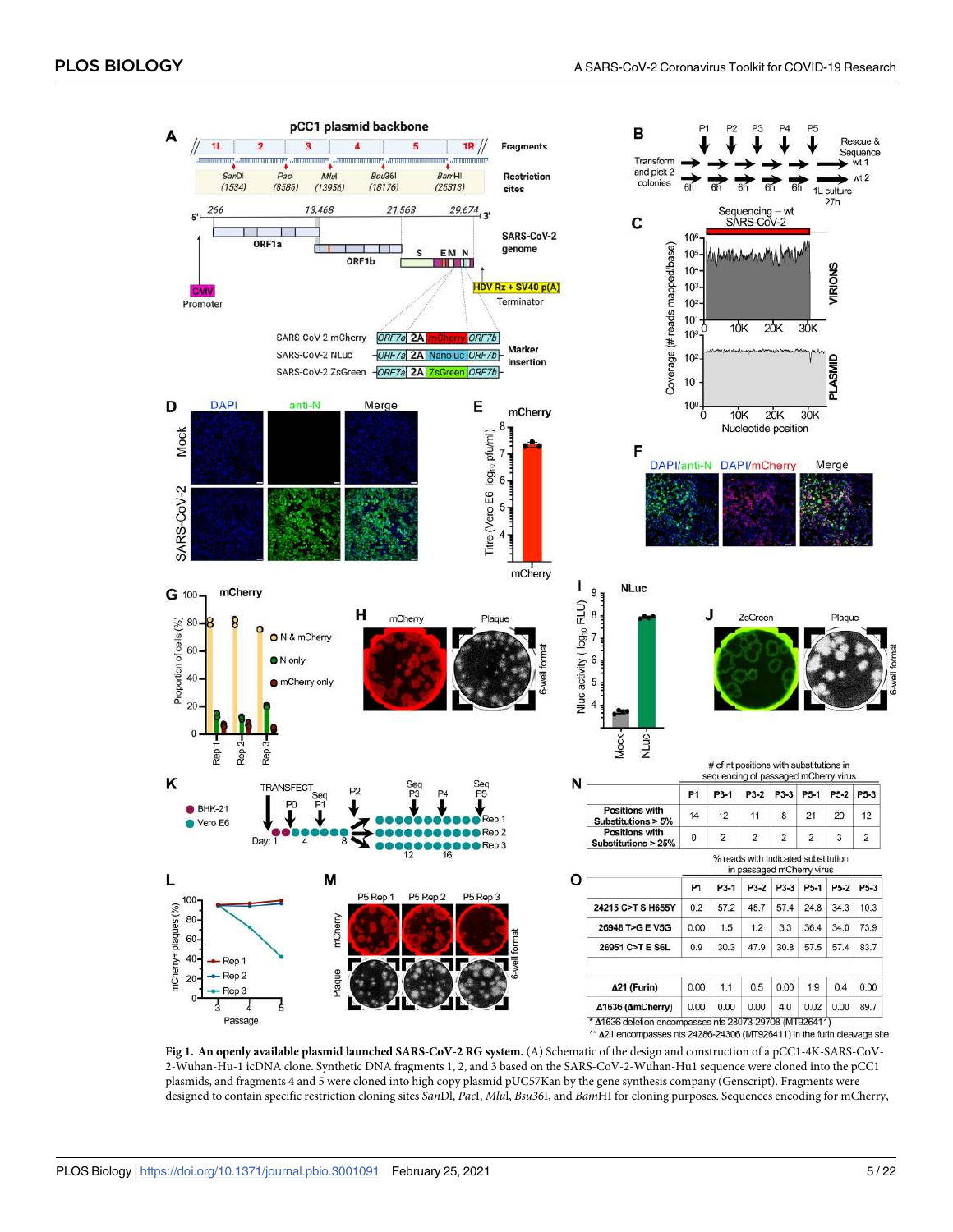<span id="page-5-0"></span>ZsGreen, and NLuc markers were cloned in-frame to the C-terminus of the ORF7a protein via an FMDV 2A linker. (B) A summary of the passage (P) history of the extensively propagated wt 1 and wt 2 plasmid preps (expanded 6 times on solid agar and 5 times in liquid culture prior to being "grown up" in liquid culture for DNA extraction). (C) Summary plots of the number of reads mapping to the wt rescue plasmid and to the rescued viral genome. (D) Detection of SARS-CoV-2 N antigen in Vero E6 cells infected with RG-rescued SARS-CoV-2-Wuhan-Hu-1. Cells were not infected (Mock) or infected at MOI 1.0 for 48 h and then fixed and stained with mouse monoclonal anti-N antibody and counterstained with DAPI. Cells were imaged using a confocal microscope. Scale bar = 50 μm. (E) Titre of the mCherry virus (plaque forming units on Vero E6 cells) following propagation in Vero E6 cells (P3). (F) Detection of infected Vero E6 cells using the RG-rescued SARS-CoV-2-mCherry. Cells were infected for 48 h at MOI 1.0, then fixed, stained with anti-N antibody, and imaged as in (D). Scale bar = 50 μm. (G) Quantification of mCherry and N expression in Vero E6 cells infected with SARS-CoV-2-mCherry at an MOI of 0.1 for 48 h. Fixed and permeabilised cells were stained for N protein and with Hoechst 33342 (2 μg/ml). Cells were imaged using the Celigo Imaging Cytometer to identify the proportion of infected cells positive for mCherry and/or N protein. (H) Fixed plaque assays were scanned using a Celigo Imaging Cytometer (Nexcelom Bioscience) using the red channel to visualise mCherry. The cells were then subsequently stained with Coomassie staining solution and imaged again. (I) Detection of viral replication in infected Vero E6 cells using the RG-rescued SARS-CoV-2-NLuc. Cells were not infected (Mock) or infected at MOI 1.0 for 24 h, then lysed. NLuc activity was measured in the lysate using a luminometer. (J) Fluorescent plaques of the SARS-CoV-2-ZsGreen virus were visualised using the green channel as in panel H. (K) A schematic of the passage (P) history of the SARS-CoV-2 mCherry virus used to assess reporter stability. Each filled circle represents 1 day of propagation. (L) Plaque assays of passages 3 to 5 were scanned (Celigo) as in (H). The percentage of plaques visible following Coomassie staining that were mCherry-positive in the linear range of the dilution series (total plaque number in the range of 22 to 55 for each replicate) are plotted for each lineage at each passage. (M) Typical images of fluorescent plaques used for the quantification in (L) are shown. (N) A summary of the variation generated during the passage of the mCherry virus summarised in panel K. The variation is detailed in [S1 Table.](#page-18-0) (O) The percentage of the viral swarm displaying all variants that exceed 25% of the swarm at any time point is shown. The low-level deletion of the furin cleavage site is also highlighted for interest. The data underlying Fig 1E, 1G, 1I and 1L may be found in [S1 Data](#page-18-0). FMDV, foot-and-mouth disease virus; icDNA, infectious cDNA; MOI, multiplicity of infection; NLuc, Nanoluciferase; RG, reverse genetics; SARS-CoV-2, Severe Acute Respiratory Syndrome Coronavirus 2; wt, wild-type.

<https://doi.org/10.1371/journal.pbio.3001091.g001>

bioluminescence intensity (**[Fig 1I](#page-4-0)**), and SARS-CoV-2-ZsGreen plaques were all ZsGreen positive at early passages (**[Fig 1J](#page-4-0)**).

Reporter viruses are usually less replicatively fit than their unmodified counterparts, which can lead to reporter-negative variants emerging during extended propagation. To assess the stability of the ORF7a-2A-Reporter cassette, we passaged the SARS-CoV-2-mCherry virus 5 times in Vero E6 cells (**[Fig 1K](#page-4-0)**). After 5 passages (P5), *>*95% of plaques were mCherry positive in 2 out of 3 replicates (**[Fig 1L](#page-4-0)** and **1M**). In one of the replicates, however, an mCherry-negative population emerged by P4 and appeared to outcompete the parental mCherry virus (**[Fig](#page-4-0) 1L** [and](#page-4-0) **1M**). To better characterise this process, we sequenced P2, P3, and P5 viral swarms (**[Fig 1N](#page-4-0)** and **1O**). By P3, a deletion mutant was detected at low frequency (4%) that had lost 1,636 nucleotides (**Δ**1,636) encompassing the last 2 codons of ORF6 and all of ORF7a, all of mCherry, all of ORF7b, and the majority of ORF8 (the last 2 codons remain). By P5, this variant accounted for the majority of the viral swarm (approximately 60% to 90%). Thus, although the majority of the replicates of the reporter viruses appear stable over many passages, deletion variants can rapidly overrun the culture once they arise.

#### **Generation of coronavirus antibodies**

There is an urgent need to develop antibodies specifically targeting SARS-CoV-2 proteins to accelerate COVID-19 research. We therefore generated a near-comprehensive panel of sheep polyclonal antibodies against the structural, nonstructural, and accessory proteins of SARS-CoV-2. In addition, we raised antibodies to the structural proteins of SARS-CoV and MERS-CoV (S, E, M, and N proteins), as well as the N proteins of HCoV 229E and HCoV OC43 (**[Fig 2A](#page-6-0)**). To maximise the usefulness of these tools to the global scientific community, we sought to experimentally validate these antibodies through established assays (although at the time of submission, SARS-CoV-2 nsp4 and nsp6, and SARS-CoV and MERS-CoV S and M antibodies were not yet available for validation).

The generation of the antibodies is illustrated in **[Fig 2B](#page-6-0)**. Briefly, individual glutathione Stransferase (GST)-tagged SARS-CoV-2 proteins were used to inoculate sheep, and immunoglobulin G (IgG) was subsequently isolated and affinity purified using maltose-binding protein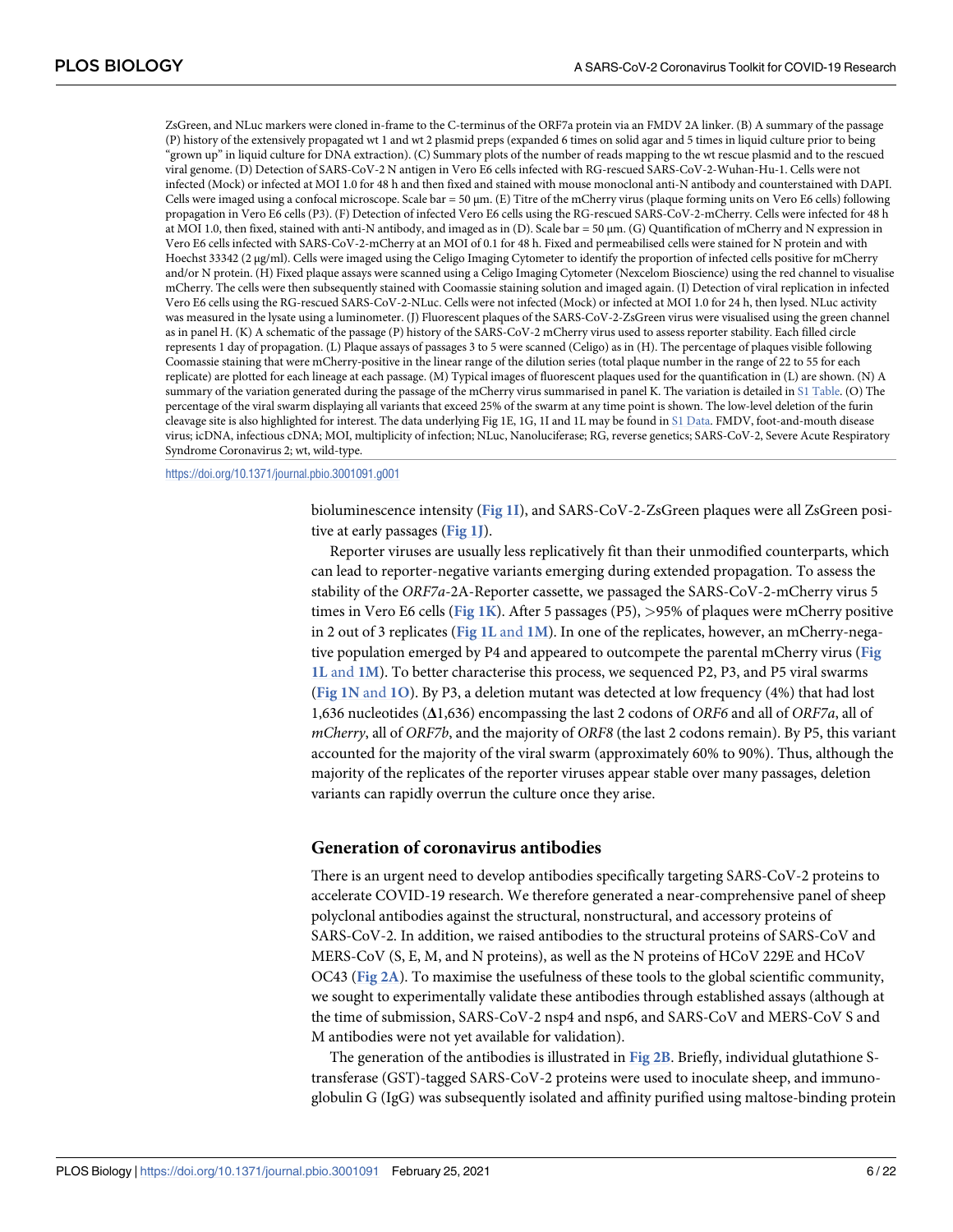<span id="page-6-0"></span>

**[Fig 2. P](#page-5-0)roduction and validation of a near-comprehensive panel of openly available SARS-CoV-2 and coronavirus antibodies.** (A) Schematic representation of the SARS-CoV-2 and other coronavirus-processed proteins for which antibody synthesis and validation is described in this study. All antibodies (and corresponding proteins and cDNAs) listed are available upon request at <https://mrcppu-covid.bio/>. Accession numbers for the sequences utilised can be found in [S2 Table](#page-18-0) and at <https://mrcppu-covid.bio/>. (B) A schematic illustrating the method of production for the antibodies shown in (A), utilising N (nucleocapsid) as an example. Each cDNA encoding a coronavirus protein was cloned into both pGex (carrying a GST tag) and pMex (MBP tag) plasmids, in order to yield corresponding GST- and MBP-tagged viral proteins. Sheep were subsequently immunised by utilising the GST-tagged proteins as antigens. At day 7 postimmunisation, serum was harvested and antibodies were affinity purified using the corresponding MBPtagged protein. Additional inoculations (up to 5 in total) occurred 28 days apart. Exceptions to this method occurred for SARS-CoV-2 ORF7a, S, and S-RBD antibodies, where the MBP-tagged proteins were used as antigens, and after harvest, serum was again purified against the MBP-tagged protein, followed by depletion of the antibody against MBP. The SARS-CoV-2 S antibody was purified using protein G Sepharose chromatography. (C) IF validation for three of the antibodies (against nonstructural nsp2, structural N, and accessory ORF3a proteins) shown in (A) was conducted in Vero E6 cells that were uninfected (mock) or infected with the SARS-CoV-2 England-02 virus at an MOI of 0.1 for 48 h prior to fixation, permeabilization, and staining. IF validation for the remaining antibodies in (A) is shown in [S2](#page-17-0) [Fig](#page-17-0). (D) WB validation for the 3 antibodies shown in (C) was conducted using Vero E6 cells that were uninfected (mock) or infected with England-02 virus at an MOI of 0.1 or 1 (as indicated) for 72 h followed by WB analysis of whole cell lysates. WB validation for the remaining antibodies in (A) is shown in  $S_3$  and  $S_4$  Figs. (E) IP validation for the 3 antibodies shown in (C) was conducted using Vero E6 cells that were uninfected (mock) or infected with England-02 virus at an MOI of 0.1 for 3 days. IP validation for the remaining antibodies in (A) is shown in [S4](#page-17-0) and [S5](#page-17-0) Figs. (F) Immunostaining of cells either uninfected (mock) or infected with the RG-rescued SARS-CoV-2 and its mCherry and NLuc derivatives. Cells were stained using the N antibody utilised in (C–E) and imaged using a Celigo imaging cytometer. (G) WB validation of Vero E6 cells infected for 48 h with the RG viruses shown from [Fig 1A](#page-4-0) for 48 h, using the 3 antibodies shown in (C–E). GST, glutathione S-transferase; IB, immunoblotting; IF,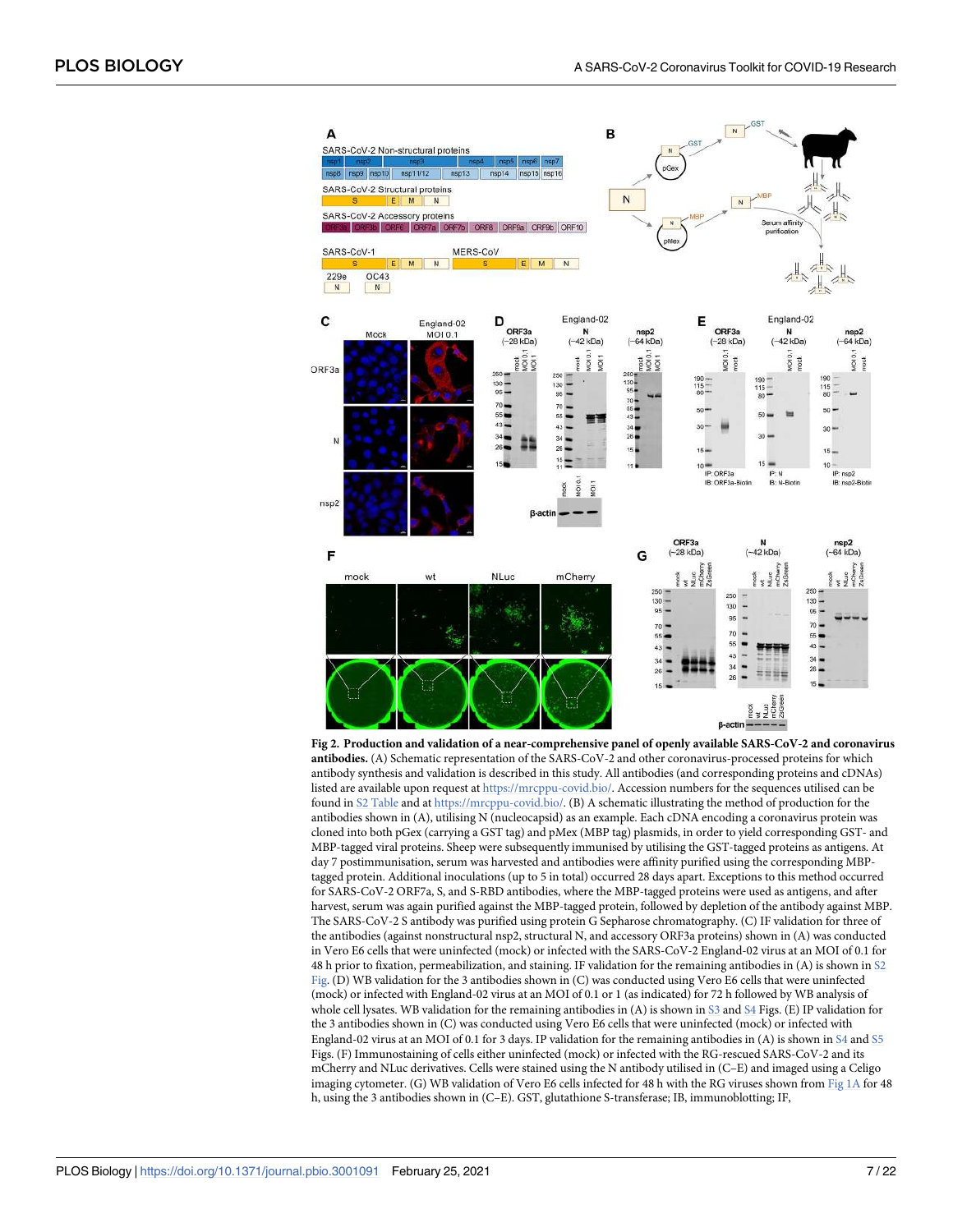<span id="page-7-0"></span>immunofluorescence; IP, immunoprecipitation; MBP, maltose-binding protein; MERS-CoV, Middle East Respiratory Syndrome Coronavirus; MOI, multiplicity of infection; NLuc, Nanoluciferase; RG, reverse genetics; SARS-CoV-2, Severe Acute Respiratory Syndrome Coronavirus 2; WB, western blotting; wt, wild-type.

<https://doi.org/10.1371/journal.pbio.3001091.g002>

(MBP)-tagged variants of each viral protein. To validate our panel of antibodies, we initially examined their utility in indirect IF confocal microscopy. Vero E6 cells were mock infected or infected with SARS-CoV-2 England-02 (from Public Health England) at multiplicity of infection (MOI) 0.1 for 48 h, and then fixed and stained with each antibody. Antigen staining was highly specific to SARS-CoV-2-infected cells, exemplified by the staining of ORF3a, nsp2, and N proteins (**[Fig 2C](#page-6-0)**). Antibodies raised against the other SARS-CoV-2 proteins were also highly specific, and more importantly, revealed the distinct staining and spatial distribution profiles of most SARS-CoV-2 proteins ([S2 Fig](#page-17-0)).

In a similar fashion, we validated our panel of antibodies targeting SARS-CoV-2 proteins using WB. Vero E6 cells were infected with the England-02 isolate of SARS-CoV-2 at MOI 0.1 or 1 (as indicated) for 72 h (to ensure that most of the culture was infected using both multiplicities). Importantly, we were able to detect all available SARS-CoV-2 proteins using our antibodies, again exemplified by ORF3a, N, and nsp2 (**[Fig 2D](#page-6-0))** with the data for all remaining antibodies shown in [S3 Fig.](#page-17-0) Interestingly, previous work has proposed that the ORF10 protein is unlikely to be expressed and may be a misannotation  $[17]$ . Remarkably, ORF10 was specifically detected in infected cells by WB and IF using our antibodies [\(S2](#page-17-0) and [S3](#page-17-0) Figs).

Furthermore, in the small number of instances examined, substantial cross-reactivity of the antibodies was observed. For example, the antibodies raised against SARS-CoV N, MERS-CoV N, and HCoV OC43 N efficiently recognised SARS-CoV-2 N, whereas cross-reactivity was not observed for antibodies raised against N from the alphacoronavirus HCoV 229E ([S4 Fig\)](#page-17-0).

In addition to IF and WB, we examined the utility of our panel of antibodies in immunoprecipitation (IP) assays. Here, Vero E6 cells were infected with England-02 for 3 days at MOI 0.1. Interestingly, the antibodies generally appeared more sensitive in IP assays than WB, and anti-HCoV 229E N cross-reactivity with SARS-CoV-2 N that was not observed by WB was evi-dent by IP ([S4 Fig\)](#page-17-0). Although cross-reactivity was present for SARS-CoV E, no cross-reactivity was observed by IP or WB using anti-MERS-CoV E and SARS-CoV-2 antigens ([S4 Fig](#page-17-0)). Importantly, the antibodies resulted in efficient and specific IP of all but one (envelope [E]) of the SARS-CoV-2 proteins we raised antibodies to (**[Fig 2E](#page-6-0)** and [S5 Fig\)](#page-17-0).

Next, we validated our SARS-CoV-2 N antibody in cells infected with the icDNA-derived viruses. Vero E6 cells were infected with the RG-rescued SARS-CoV-2-Wuhan-Hu-1 (wt), SARS-CoV-2-NLuc, or SARS-CoV-2-mCherry for 48 h, and N protein was detected by IF (**[Fig](#page-6-0) [2F](#page-6-0)**). Similarly, ORF3a, nsp2, and N proteins were detected in Vero E6 cell lysates after infection with all the RG viruses from [Fig 1A](#page-4-0), confirming the utility of our antibody panel (**[Fig 2G](#page-6-0)**). As nearly all antibodies are compatible with IF, WB, and IP, they represent an invaluable resource to researchers investigating SARS-CoV-2 and COVID-19.

We next investigated whether our antibody panels could be a useful tool in the study of protein–protein interactions, for which co-IP is a common technique. We performed co-IPs to look at interactions between different viral proteins based on studies performed with other CoVs  $[18-21]$  $[18-21]$  $[18-21]$  $[18-21]$ . Using lysates from infected Vero E6 cells (England-02, MOI 0.1), we first immunoprecipitated ORF3a protein using our ORF3a antibody and probed for the presence of spike (S) protein and ORF3a (**[Fig 3A](#page-8-0)**) [[18–21\]](#page-20-0). This revealed a predicted interaction between SARS-CoV-2 S and the accessory protein ORF3a, that had been observed in SARS-CoV. Likewise, we performed co-IPs and confirmed interactions between the SARS-CoV-2 nsp12 and nsp13 proteins (**[Fig 3B](#page-8-0)**) [[22](#page-20-0)]. In addition, we revealed a predicted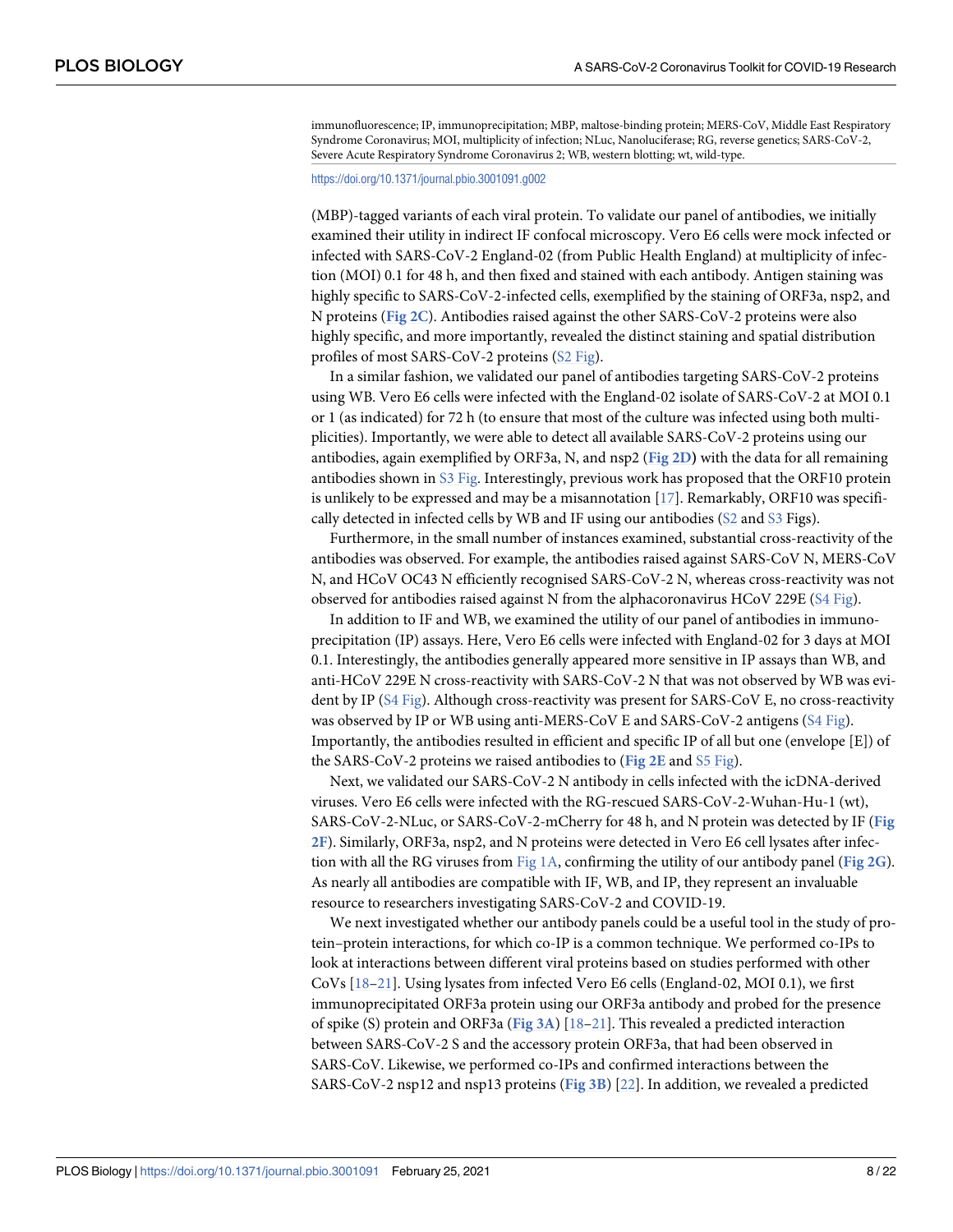<span id="page-8-0"></span>

**[Fig 3. U](#page-7-0)sage of our toolkit antibodies to demonstrate or confirm SARS-CoV-2 protein interactions.** (A) A co-IP was performed using lysates from Vero E6 cells infected with England-02 at MOI 0.1 for 3 days. Using the specific anti-ORF3a antibody described herein, SARS-CoV-2 ORF3a was immunoprecipitated (alongside a preimmune IgG control), and the immune complexes were western blotted for the presence of SARS-CoV-2 spike (S) and ORF3a. (B) As in (A), SARS-CoV-2 nsp13 (or IgG control) was immunoprecipitated and the immune complexes were probed for nsp13 and nsp11/12 by WB. (C) As in (A, B), SARS-CoV-2 N (or IgG control) was immunoprecipitated and the immune complexes were probed for matrix (M) and N by WB. co-IP, co-immunoprecipitation; IB, immunoblotting; IgG, immunoglobulin G; MOI, multiplicity of infection; SARS-CoV-2, Severe Acute Respiratory Syndrome Coronavirus 2; WB, western blotting.

#### <https://doi.org/10.1371/journal.pbio.3001091.g003>

interaction between SARS-CoV-2 N and M proteins (**Fig 3C**). Altogether, our coronavirus toolkit's near-comprehensive SARS-CoV-2 antibody panel will greatly facilitate the study of coronavirus protein–protein interactions.

#### **Generation of SARS-CoV-2 permissive cell lines**

SARS-CoV-2 has been shown to infect a variety of cell types, in particular nasal, epithelial, and lung (bronchoalveolar, bronchial, and epithelial) cells [[13](#page-20-0)]. In addition, multiple reports indicate that gut epithelial and brain cells may also be natural targets of infection [\[23,24](#page-20-0)]. In humans, angiotensin-converting enzyme 2 (ACE2) is the main receptor and the TMPRSS serine proteases cleave the viral S protein, priming it for infection. Importantly, blockade/inhibition of these proteins has been shown to inhibit viral infection [[25](#page-20-0)]. Because many cell lines derived from human lung are not susceptible to SARS-CoV-2 infection, such as A549 cells, we sought to engineer susceptibility in cell lines that can easily be adapted for many assays (including medium- to high-throughput formats). We transduced Vero E6 and A549 epithelial cell lines using LV lentiviral vectors to generate ACE2 and TMPRSS2-expressing cell lines, as well as double-expressing, ACE2-TMPRSS2 lines (**[Fig 4A](#page-10-0)**). We visualised ACE2 and TMPRSS2 expression by WB (**[Fig 4B](#page-10-0)**) and also assessed ACE2 expression using IF (**[Fig 4C–](#page-10-0) [4F](#page-10-0)**). The modified cell lines expressed ACE2 at higher levels than Calu-3 and Vero E6 cells (**[Fig 4B](#page-10-0)**) and exogenous TMPRSS2 expression reduced ACE2 expression as has been reported previously [[26](#page-20-0)]. Notably, in both cell backgrounds, exogenous ACE2 increased the susceptibility to infection, increasing the clarity of plaques in Vero E6 cells and converting A549s from nonsusceptible to permissive target cells (**[Fig 4G–4I](#page-10-0)**). The exogenous expression of TMPRSS2 alone, in Vero E6 cells, increased the size of the plaques. Interestingly, Vero E6-ACE2- TMPRSS2 (VAT cells) yielded larger and clearer plaques (**[Fig 4G](#page-10-0)**), which were more susceptible to infection as evidenced by the *>*10-fold increase in pfu/ml relative to unmodified cells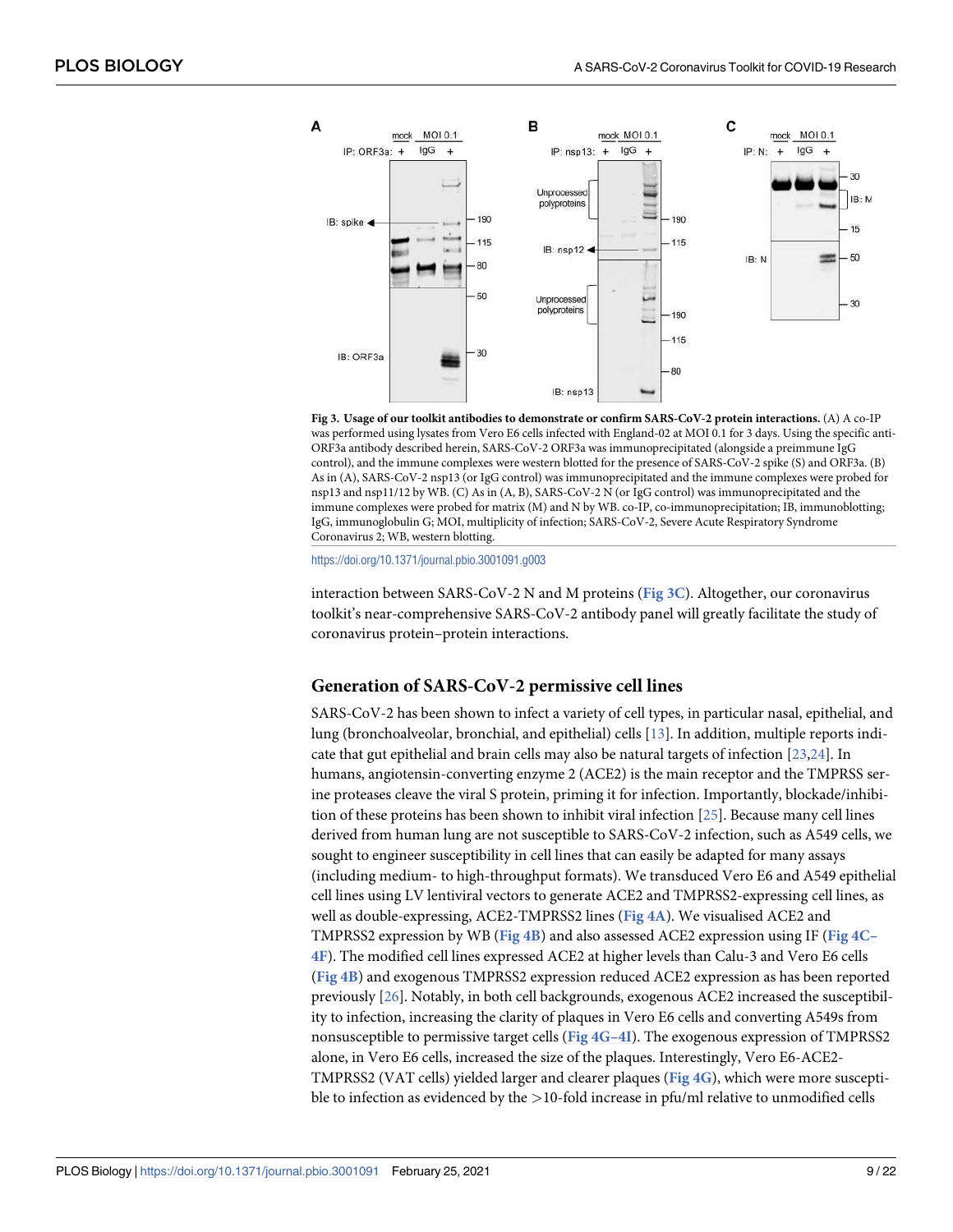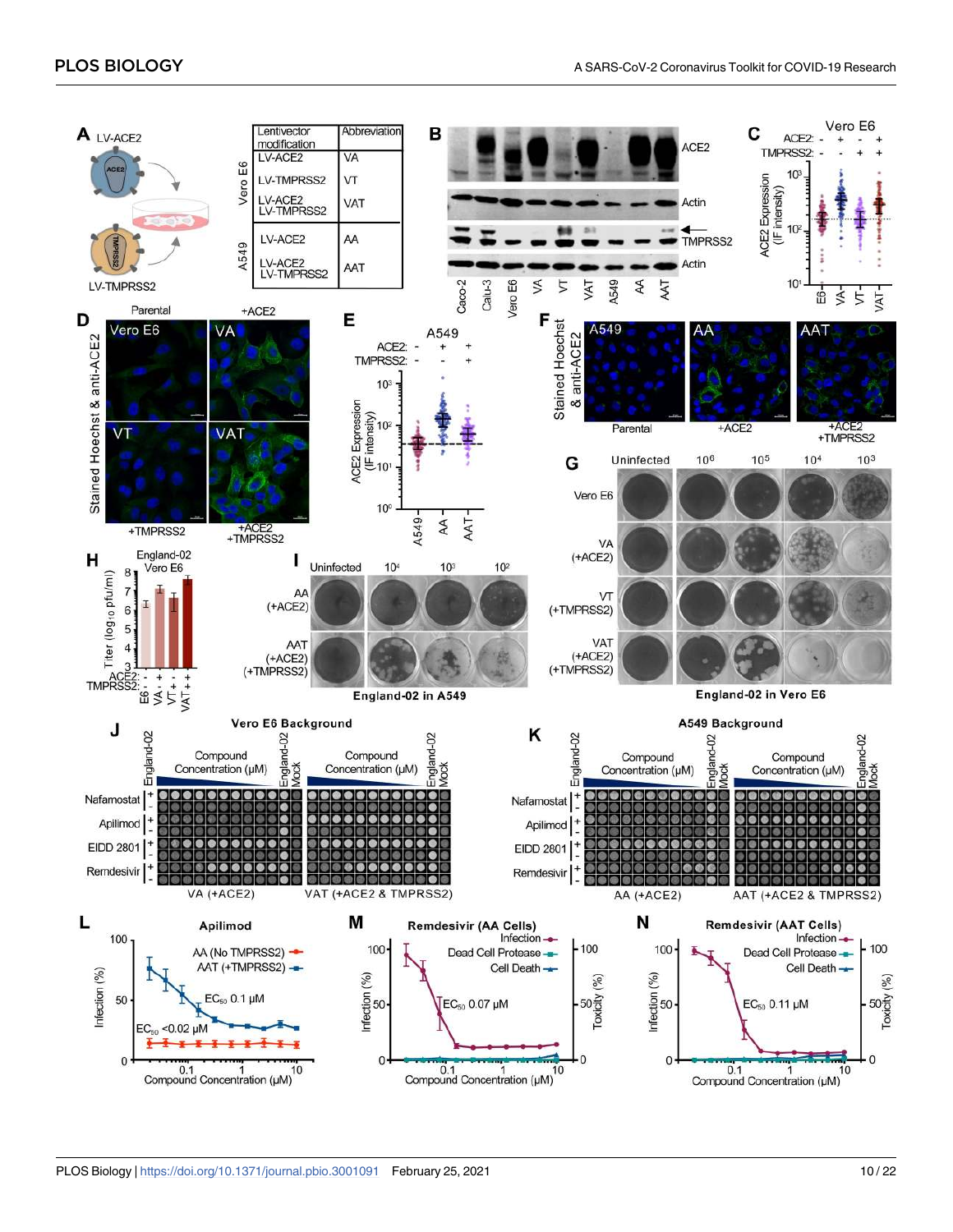<span id="page-10-0"></span>**[Fig 4.](#page-8-0) Conventional cell lines modified to express ACE2 and TMPRSS2 lentiviruses have utility in SARS-CoV-2 phenotypic assays.** (A) A schematic illustrating the LV-ACE2 and LV-TMPRSS2 lentiviruses that have been used to transduce multiple cell lines. The corresponding abbreviations of the modified lines are also shown. (B) The abundance of ACE2 and TMPRSS2 in Vero E6 cells, A549 cells and derivatives modified to express exogenous ACE2 and/or TMPRSS2 was assessed by WB. Permissive Calu-3 and Caco-2 samples were included for reference. Two actin blots are presented as different samples of equivalent cells were used to stain for ACE2 and TMPRSS2. (C) ACE2 intensity values from confocal microscopy images of ACE2 and Hoechst-stained Vero E6 cells and VA, VT, and VAT derivatives were measured using Cell Profiler ([cellprofiler.org\)](http://cellprofiler.org/). (D) Randomly selected confocal microscopy images used for the quantification in (C) are shown. (E) As in panel C, using stained A549 cells, as well as AA and AAT cell derivatives. (F) Randomly selected confocal microscopy images used for the quantification in (E) are shown. (G) The plaque phenotype produced by the same preparation of SARS-CoV-2 England-02 on Vero E6 cells and VA, VT, and VAT derivatives. (H) As in (G), indicating the titre (in pfu/ml) of the same preparation of SARS-CoV-2 England-02 in cells with or without exogenous ACE2 and/or TMPRSS2. (I) As in panel G, AA and AAT derivatives of A549 cells were infected with SARS-CoV-2 England-02 to observe the plaque phenotype. (J) An example of a phenotypic well clearance/ monolayer integrity assay used to assess the anti-SARS-CoV-2 activity of various compounds (nafamostat, apilimod, EIDD\_2801, or remdesivir). The cells were treated with 2-fold serially diluted compound (10 μM to 20 nM) before being mock infected or infected with SARS-CoV-2. At 72 h postinfection, the monolayers were fixed and Coomassie-stained before scanning using a Celigo imaging cytometer. (K) As in panel J, well clearance assays in AA and AAT cells using SARS-CoV-2 England-02 are shown. (L) Quantification of the anti-SARS-CoV-2 activity of apilimod in AA and AAT cells. The mean and standard error of 4 replicates are plotted. (M) Dose response curve of remdesivir using the well-clearance assay in AA cells (as in panel K) multiplexed with a dead cell protease toxicity assay. The mean and standard error of 4 replicates are plotted. (N) as in panel M using AAT cells. The data underlying Fig 4C, 4E, 4H, 4L, 4M and 4N may be found in [S1 Data.](#page-18-0) AA, A549-ACE2; AAT, A549-ACE2-TMPRSS2; ACE2, angiotensin-converting enzyme 2; SARS-CoV-2, Severe Acute Respiratory Syndrome Coronavirus 2; VA, Vero E6-ACE2; VAT, Vero E6-ACE2-TMPRSS2; VT, Vero E6-TMPRSS2; WB, western blotting.

<https://doi.org/10.1371/journal.pbio.3001091.g004>

(**Fig 4H**). Similar results were observed in AAT (A549-ACE2-TMPRSS2) cells, where exogenous TMPRSS2 expression greatly increased plaque size and clarity, and modestly increased the number of plaques (**Fig 4I**).

Crucially, these modified cell lines are suitable for cytopathic effect (CPE)-based assays. CPE assays can be useful tools in compound screening and compound characterisation, and these cell lines provide a clear output for medium-throughput screening. For illustration, using VA (Vero E6-ACE2) cells, we examined potential inhibitory compounds using conditions where a fixed dose of SARS-CoV-2 would cause substantial CPE, resulting in the cell monolayer being "cleared" in the absence of any inhibitory compound. Virus-induced CPE was effectively abrogated following treatment with apilimod, a phosphatidylinositol-3-phosphate 5-kinase (PIKfyve) inhibitor (**Fig 4J**). In contrast, ribonucleoside analogues remdesivir and EIDD-2801 were less effective, but showed dose-dependent inhibition, while nafamostat, a serine protease inhibitor, displayed no inhibitory effect against SARS-CoV-2. Importantly, the inhibitory effect of apilimod was lost in the presence of TMPRSS2 (VAT cells), whereas the inhibitory effects displayed by remdesivir and EIDD-2801 were unaffected (**Fig 4J**), suggesting that apilimod's mode of action may be ineffective when TMPRSS2-dependent infection occurs. These observations were recapitulated in AA (A549-ACE2) and AAT cells (**Fig 4K**). The CPE-based assays are also quantitative, allowing dose response curves to be generated and  $EC<sub>50</sub>$  values to be calculated. For example, dose response curves of apilimod inhibition of SARS-CoV-2 in AA and AAT cells are shown in **Fig 4L**. Moreover, the CPE assays can be multiplexed with other assays to monitor compound toxicity in parallel (**Fig 4M and 4N**), and the utility of the AA and AAT cells is indicated in [S6 Fig,](#page-18-0) where these cells were used to consider the ability of a panel of compounds to inhibit SARS-CoV-2.

#### **Establishment and analysis of clinical isolates**

The modified cell lines forming part of this resource are also useful for isolating and characterising SARS-CoV-2 from clinical samples [[27](#page-21-0)]. We have isolated 3 SARS-CoV-2 viruses, CVR-GLA-1, CVR-GLA-2, and CVR-GLA-3, from samples collected from patients hospitalised in Scotland (2 from sputum samples, one from a bronchoalveolar lavage (BAL) sample). Using our modified cell lines to characterise the plaque phenotypes of these isolates, we found that the CVR-GLA virus isolates all caused larger plaques than England-02 (**[Fig 5A and 5C](#page-11-0)**), consistent with the enhanced particle infectivity proposed for the D614G substitution [\[28\]](#page-21-0). In addition, while titres across isolates were generally similar to those of England-02, they were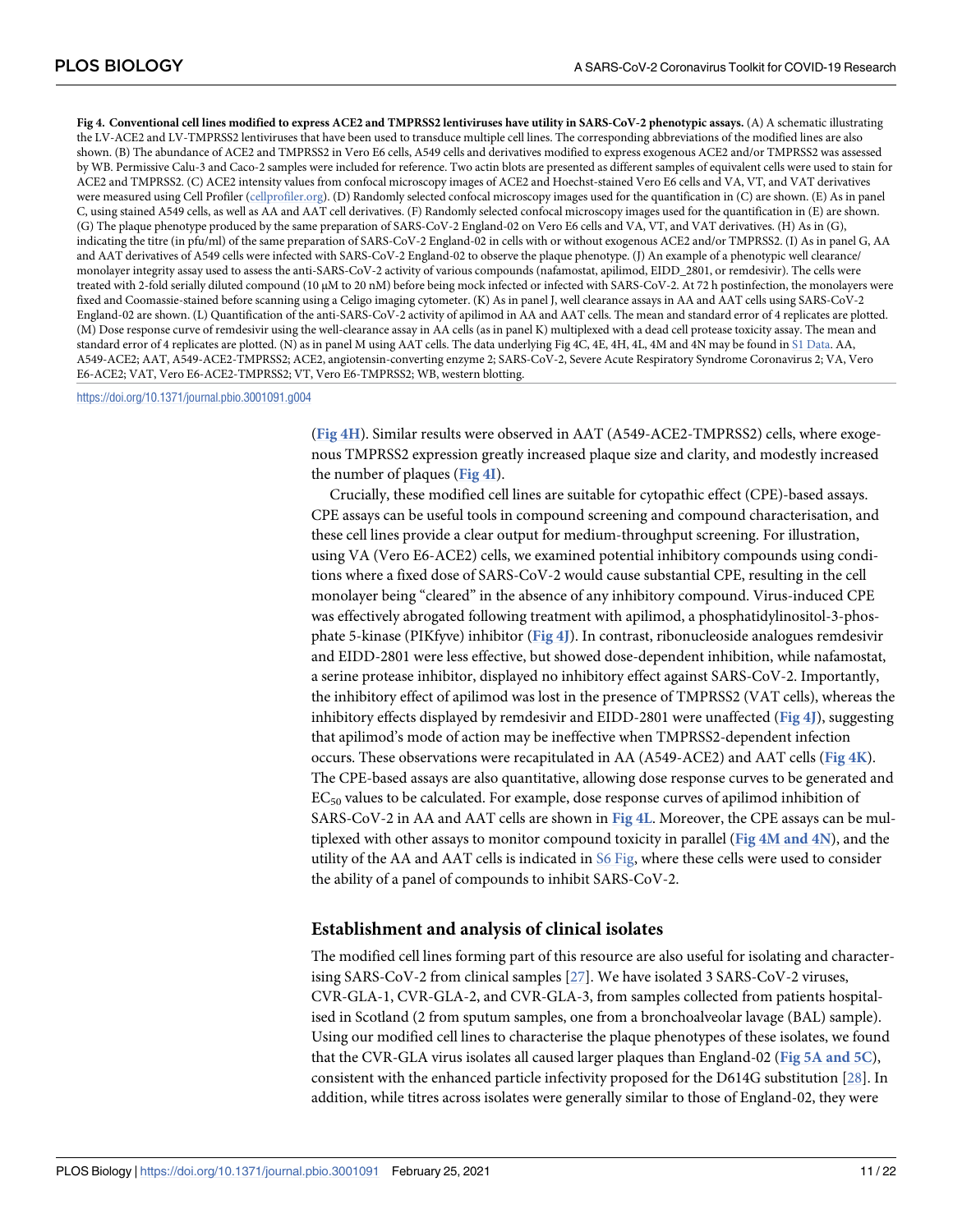<span id="page-11-0"></span>

**[Fig 5. T](#page-10-0)oolkit of SARS-CoV-2 clinical isolates.** (A) A comparison of plaque phenotypes in VAT cells from the 3 SARS-CoV-2 viruses isolated in this study and the England-02 SARS-CoV-2 virus. (B) A comparison of viral titers (in pfu/ml) of the 3 SARS-CoV-2 viruses isolated in this study and the England-02 SARS-CoV-2 virus in AA, AAT, Vero E6 (E6), VA, and VAT cells. All cells with exogenous ACE2 or TMPRSS2 were transduced with the lentiviruses described in [Fig 4](#page-10-0). (C) Quantification of plaque area (in  $mm^2$ ) was calculated in ImageJ (plaques not overlapping other plaques or the side of the well) from 4 replicates of the data presented in (A) and (B). Significance was determined using a Mann–Whitney U test. (D) A table showing the amino acid substitutions present in England-02 and 3 SARS-CoV-2 viruses isolated from clinical samples in this study, relative to Wuhan-Hu-1 (NC\_045512). CVR-GLA-1 (MT882022) was isolated from sputum (CVR837 [EPI\_ISL\_461705]), CVR-GLA-2 (MT906650) was isolated from sputum (CVR2224 [EPI\_ISL\_448167], and CVR-GLA-3 (MT906649) was isolated from bronchoalveolar lavage (CVR3899\_BAL [EPI\_ISL\_490695]). (E) IF of the 3 SARS-CoV-2 viruses isolated in this study and the England-02 SARS-CoV-2 virus in AAT cells (at MOI 0.01 for 48 h), using ORF3a, N, and nsp2 antibodies, as in [Fig 2](#page-6-0). The data underlying Fig 5B and 5C may be found in [S1 Data](#page-18-0). AA, A549-ACE2; AAT, A549-ACE2-TMPRSS2; ACE2, angiotensin-converting enzyme 2; IF, immunofluorescence; MOI, multiplicity of infection; SARS-CoV-2, Severe Acute Respiratory Syndrome Coronavirus 2; VA, Vero E6-ACE2; VAT, Vero E6-ACE2-TMPRSS2.

<https://doi.org/10.1371/journal.pbio.3001091.g005>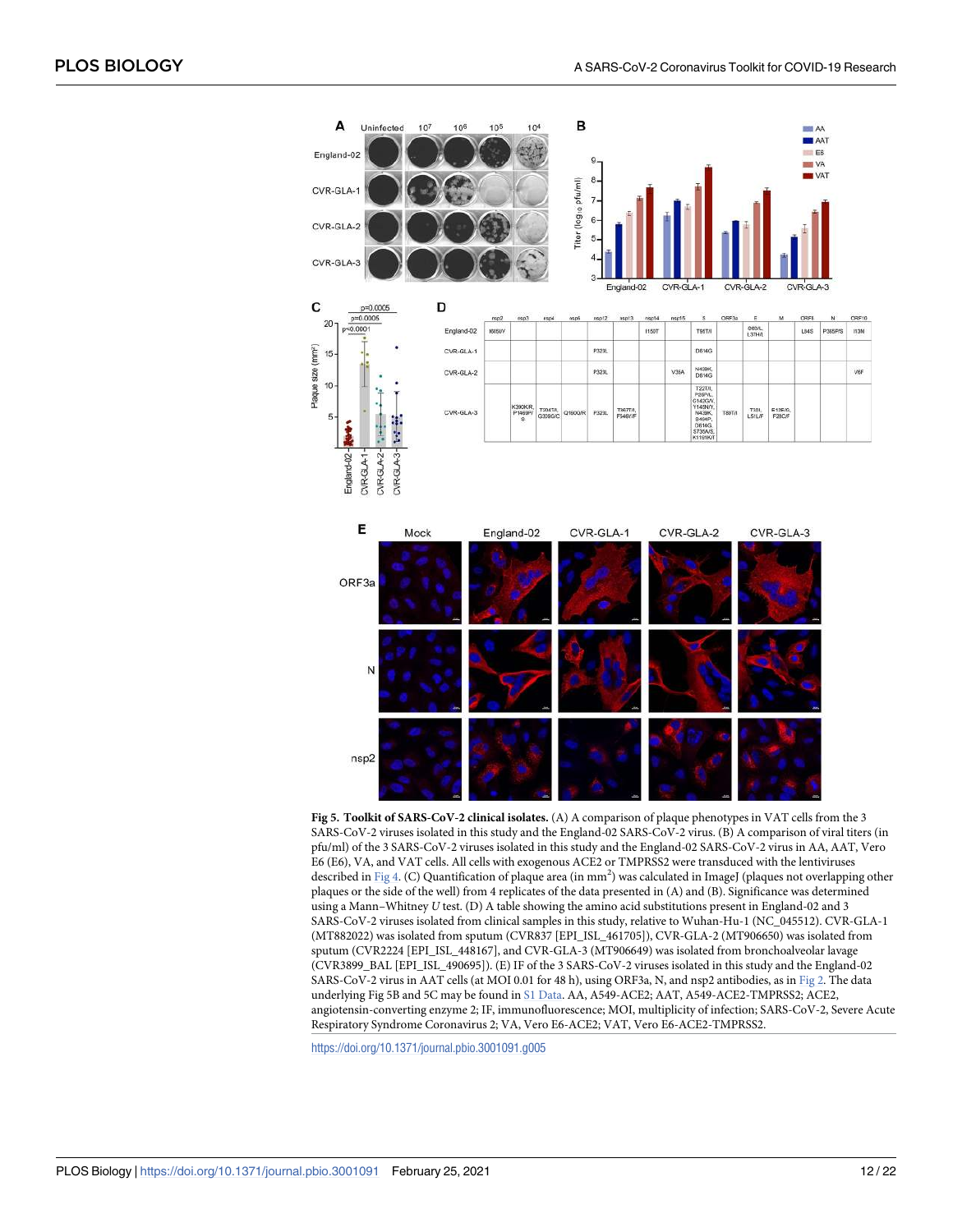<span id="page-12-0"></span>increased in the presence of exogenous ACE2 and further increased by the presence of exogenous ACE2 and TMPRSS2, in line with our earlier observations (**[Fig 5B](#page-11-0)**).

Clinical isolates can be particularly useful given the interest in phenotypic variation as the pandemic unfolds, and for this reason, these viruses were sequenced to identify amino acid substitutions relative to Wuhan-1 and England-02 (**[Fig 5D](#page-11-0)**). For example, variants such as D614G in spike (S), which occurs in all of our isolates, have been the subject of intense investigation [[28](#page-21-0)]. Moreover, CVR-GLA-2 exhibits the N439K substitution in S that has also been linked to immune escape from neutralising antibodies [[29](#page-21-0)].

We used our antibody panel to validate the 3 CVR-GLA isolates by IF. AAT cells were uninfected or infected at MOI 0.01 for 48 h with England-02, CVR-GLA-1, CVR-GLA-2, or CVR-GLA-3. The cells were then probed with antibodies against ORF3a, nsp2, and N. As observed in [Fig 2C,](#page-6-0) each of these antibodies displayed strong specificity against their target proteins expressed by all 3 viruses (**[Fig 5E](#page-11-0)**), further validating the reagents generated in this study.

Because most viruses become tissue culture-adapted when they are extensively passaged in vitro, we sought to evaluate whether the human AAT cells might be an alternative substrate to African green monkey Vero E6 cells for amplifying SARS-CoV-2. We passaged the CVR-GLA-1 isolate on Vero E6 cells and AAT cells (**Fig 6A**) and sequenced the P2 and P6 swarms (**Fig 6B**). Strikingly, there was little overlap between the variants observed during passage of the mCherry (**[Fig 1N](#page-4-0)** and **1O** and [S1 Table](#page-18-0)) and GLA-1 (**Fig 6B** and [S1 Table](#page-18-0)) viruses in Vero E6 cells, making it difficult to draw generalisable conclusions. We specifically examined the furin cleavage site in our sequencing data as variation in this region has received a lot of attention. The multibasic S1/S2 furin cleavage site in SARS-CoV-2 S is essential for the infection of human lung cells [[30\]](#page-21-0), and multiple studies have reported that this site can be rapidly lost during passage in Vero E6 cells [[31,32\]](#page-21-0), likely driven by the enhanced growth of furin deletion mutants in Vero E6 cells [\[33\]](#page-21-0). In the 6 lineages of SARS-CoV-2-mCherry and CVR-GLA-1 that were propagated in Vero E6 cells, only 1 lineage out of 6 exhibited a deletion of the furin site at *>*0.5% abundance. Notably, in lineages that did contain a furin cleavage site deletion (2/6), the deletion variant did not overrun the culture (and even decreased slightly in frequency in 1 lineage), suggesting that these mutants did not have a substantial growth advantage in Vero E6 cells. Surprisingly, while CVR-GLA-1 passaged in AAT cells only lost the furin



**Fig 6. Sequence changes observed in SARS-CoV-2 CVR-GLA-1 following in vitro propagation.** (A) A schematic of the passage history of the SARS-CoV-2 CVR-GLA-1 virus in Vero E6 and AAT cells. Each filled circle represents 1 day of propagation. (B) A summary of the variation generated during the passage of the CVR-GLA-1 virus indicated in panel A. The variation is detailed in [S1 Table](#page-18-0). The percentage of the viral swarm displaying all variants that exceed 5% or 25% of the swarm at any time point is shown. The percentage occurrence of several deletion mutants is highlighted for interest. AAT, A549-ACE2-TMPRSS2; SARS-CoV-2, Severe Acute Respiratory Syndrome Coronavirus 2.

<https://doi.org/10.1371/journal.pbio.3001091.g006>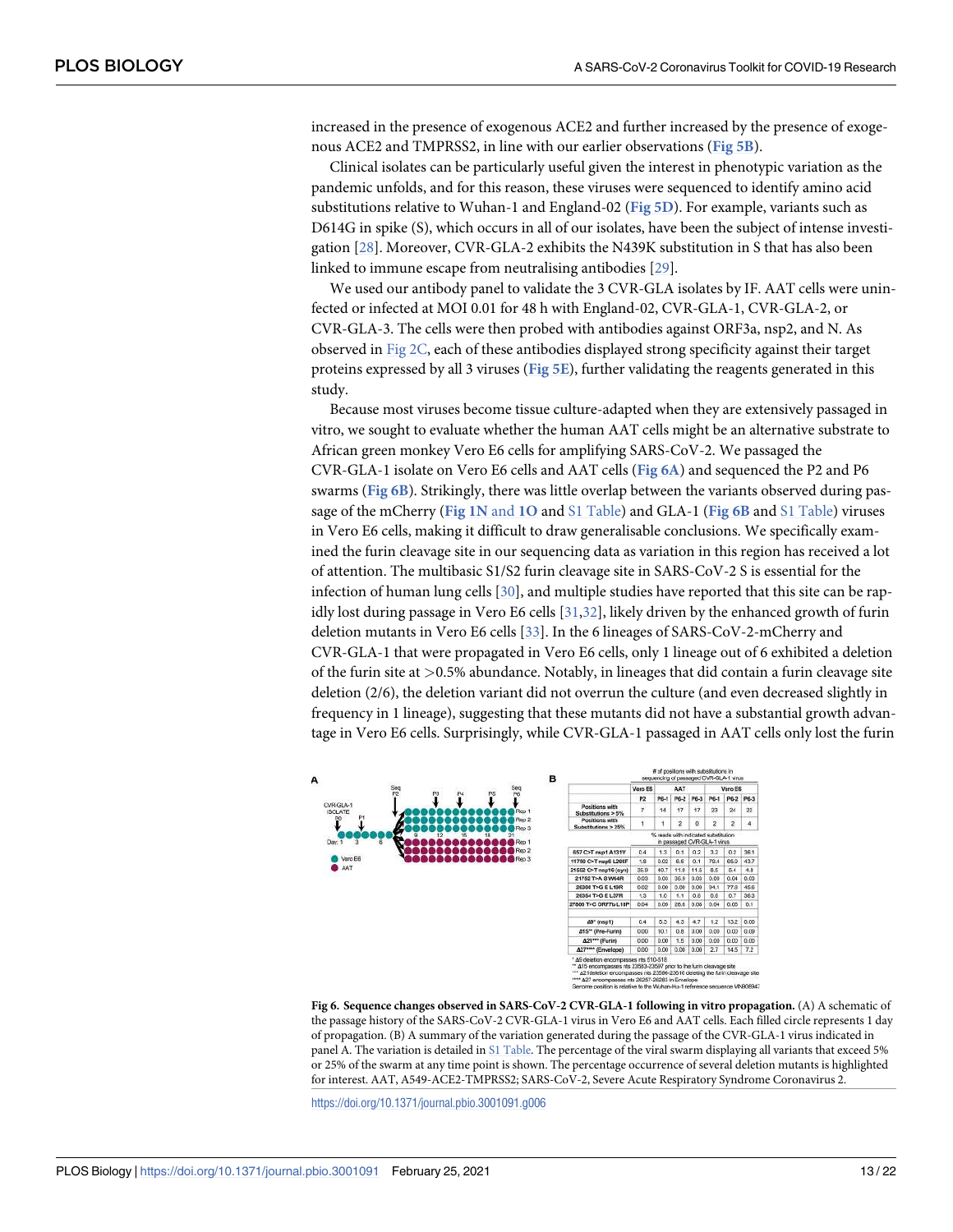<span id="page-13-0"></span>cleavage site in 1 of 3 replicates (at 1.46%), 1 replicate did contain a deletion mutant near this site at a frequency of approximately 10%. Thus, the AAT cells appear worse than the Vero E6 cells at preserving the integrity of the SARS-CoV-2 furin cleavage site during passage.

These data highlight the heterogeneous nature of SARS-CoV-2 propagation, where virus strain, cell culture conditions, and passaging protocol all likely influence lab-to-lab variation of virus stocks. Moreover, these data underscore the importance of facile, robust, high fidelity rescue systems (such as the plasmid system described herein) for generating uniform SARS-CoV-2 virus stocks that avoid the variation introduced when viral stocks are extensively passaged.

### **Discussion**

The COVID-19 pandemic has spurred unprecedented global efforts aimed at identifying vaccine candidates, antiviral compounds, or anti-inflammatory strategies to prevent SARS-CoV-2 infection or limit pathology. One of the most important factors driving this fast-paced field is the large-scale scientific collaboration and sharing of data emanating from outbreak sites since the start of the pandemic [[14,15,](#page-20-0)[34,35](#page-21-0)]. Further experimental work requires access to clinical isolates and systems that allow genetic manipulation of SARS-CoV-2. In this report, we describe the development of a research toolkit for studying SARS-CoV-2. First, we showed the generation of a plasmid-launched RG system for SARS-CoV-2 assembled using publicly available sequences of the original SARS-CoV-2 Wuhan-Hu-1 virus isolate. By using an inducible single-copy plasmid backbone, the cDNA of the full-length genome can be stably amplified. Moreover, this single plasmid approach dispenses of the need for approximately 30 kb of error-prone in vitro transcription and assembly of multiple DNA fragments, and it does not require N expression in trans. The result is a highly versatile system that simply requires transfection of DNA into cells, after which replication-competent SARS-CoV-2 can be harvested from cell culture supernatants. Notably, during this study, infectious virus was rescued at the first attempt in multiple laboratories (in 3 different countries) that had not previously rescued infectious CoVs. Furthermore, this SARS-CoV-2 construct is readily amenable to genetic manipulation (to study variants) and insertion of reporters, such as fluorescent or bioluminescent proteins, that can be used in a variety of in vitro and in vivo assays and enable direct detection and quantification of in-cell viral replication kinetics. Importantly, the ease of manipulation of the constructs described herein is best exemplified by the fact that the reporter viruses described herein were constructed in multiple laboratories that had no prior experience of generating CoV reporter systems.

As a further part of our SARS-CoV-2 coronavirus toolkit, we describe a near-comprehensive panel of antibodies targeted against nearly all SARS-CoV-2 proteins and key structural proteins of SARS-CoV and MERS-CoV. These antibodies demonstrated high specificity, are compatible with the "go-to" virological techniques optimised for the detection and quantification of viral infection (e.g., IF and WB), and are also very useful in probing viral protein–protein interactions. Indeed, these antibodies have already been used in high-profile COVID-19 publications [[36,37\]](#page-21-0). As an additional example of the utility of these antibodies, we confirmed SARS-CoV-2 ORF10 protein expression (by IF, WB, and IP) in infected cells. Because ORF10 has no ortholog in SARS-CoV and ORF10 protein was previously predicted not to be expressed in infected cells [\[17\]](#page-20-0), detection of ORF10 protein expression confirms that this ORF is a point of notable genomic divergence from SARS-CoV and could therefore be a determinant of the divergent transmissibility/pathology caused by SARS-CoV-2.

Antiviral drug screening and validation of FDA-approved drugs for repurposing to treat SARS-CoV-2 infection are key approaches in the search for effective antivirals. While modified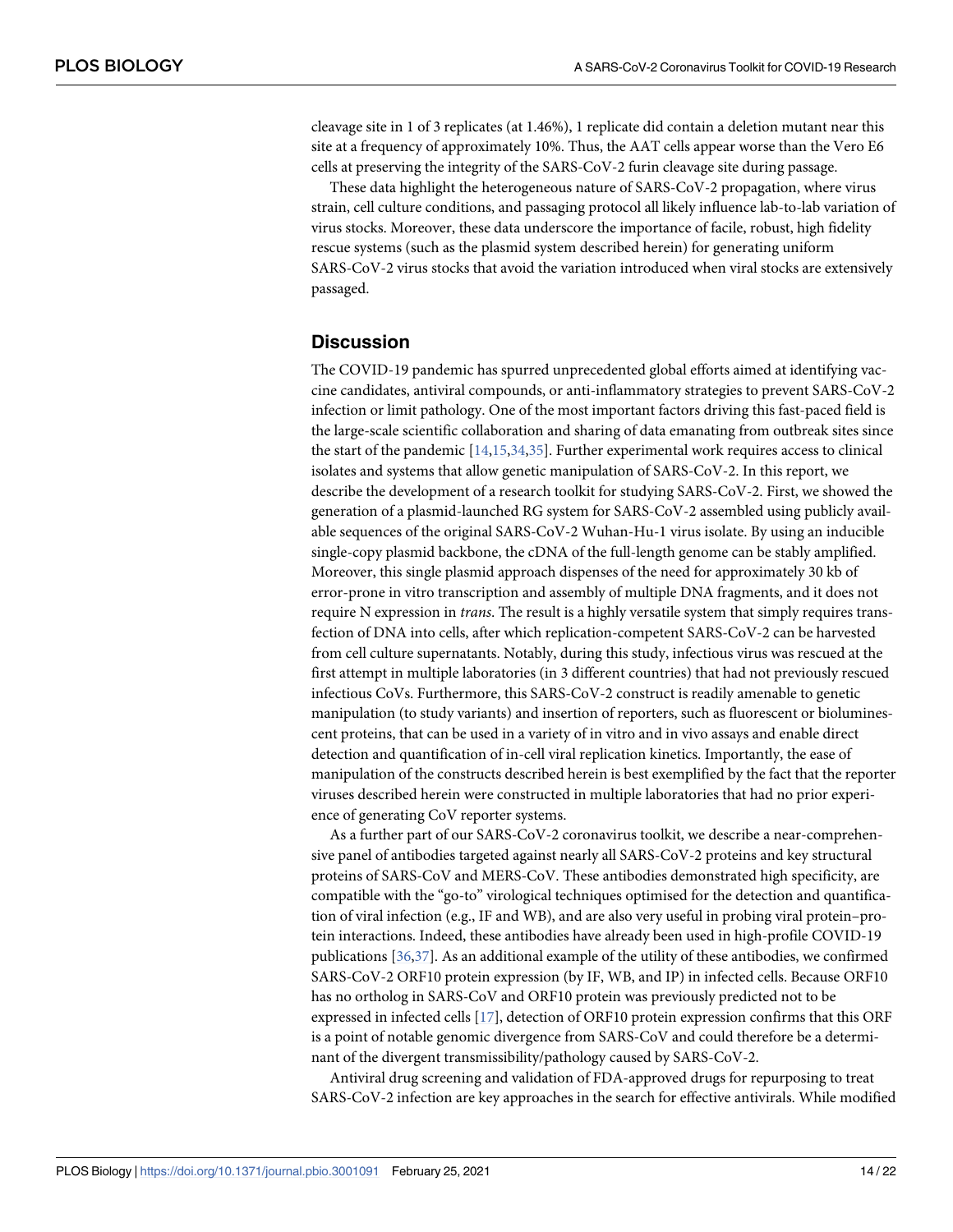<span id="page-14-0"></span>cell lines are relatively easy to generate, they have been included in this toolkit as they are still useful tools for dissecting SARS-CoV-2 biology. For example, apilimod is a PIKfyve inhibitor and PIKfyve blockade potently inhibits SARS-CoV-2 infection in some cells [\[38,39\]](#page-21-0), likely through interfering with endosomal trafficking [\[40\]](#page-21-0). Such an approach has been suggested to be unaffected by TMPRSS2 expression because PIKfyve inhibition could be independent and downstream of the proteases that prime the SARS-CoV-2 glycoprotein for fusion [[41](#page-21-0)]. However, in contrast to this proposition, when exogenous TMPRSS2 was present on Vero E6- and A549-ACE2 cells, we show that apilimod was unable to protect cells from SARS-CoV-2 infection. We speculate that this is because the protease activity of TMPRSS2 might promote infection via direct fusion with the plasma membrane. This suggests that PIKfyve inhibition will only prove clinically effective if combined with effective protease inhibition. In addition, we demonstrated that modified Vero E6 and A549 cell systems were more permissive to SARS-CoV-2 infection and are ideal cell culture systems for isolating clinical viruses and investigating viral plaque phenotypes, which can vary considerably. Thus, these relatively simple tools are useful for dissecting the biology of SARS-CoV-2.

A key advantage of our COVID-19 coronavirus resource toolkit is that all antibodies (and corresponding proteins and cDNAs) listed, our lentiviral constructs (and stable Vero E6 and A549 cell lines), and our DNA-launched SARS-CoV-2 RG constructs are openly available through our not-for-profit web interface (antibodies, protein, rescue plasmids at [https://](https://mrcppu-covid.bio/) [mrcppu-covid.bio/](https://mrcppu-covid.bio/); cell lines and virus strains have been deposited at the UK National Institute for Biological Standards and Controls; [www.nibsc.org](http://www.nibsc.org/)). By making this toolkit available to the global research community, these resources will fast-track investigation of many aspects of COVID-19 research, including drug discovery and vaccine development.

## **Materials and methods**

## **DNA-launched SARS-CoV-2 plasmid construction**

pCC1-4K-SARS-CoV-2-Wuhan-Hu1 (MT926410) and its derivatives, pCC1-4K-SARS-CoV-2-mCherry (MT926411), pCC1-4K-SARS-CoV-2-NLuc (MT926412), and pCC1-4K-SARS-CoV-2-ZsGreen (MW289908) were assembled from synthetic DNA fragments (Genscript). The clones were assembled from 5 synthetic DNAs assembled in a stepwise fashion using conventional restriction enzyme cloning.

## **Rescue of infectious virus**

A total of 3 μg of plasmid DNA (containing icDNA of SARS-CoV-2) and 3 μl of Lipofectamine LTX with 3 μl of PLUS reagent were used to transfect BHK-21 cells (ECACC) in 6-well plates. On the next 3 days posttransfection, supernatant was transferred to Vero E6 cultures in T25 flasks. Virus was allowed to propagate in Vero E6 cells for a further 4 days before harvesting the P0 stock. Infectious titres were enumerated by counting infected foci or via plaque assay. Rescued virus was used to infect Vero E6 cells in 96-well plates. For the Nanoluc assay, cells were lysed using a passive lysis buffer (Promega, cat#E1941) at 24 hpi. NanoLuc activity was determined using the Nano-Glo Luciferase Assay kit (Promega, Cat# N1130) and measured using a GloMax Luminometer (Promega).

## **Modified cell lines**

The pLV-EF1a-IRES-Hygro (Addgene plasmid #85134) and pLV-EF1a-IRES-Neo (Addgene, plasmid #85139) lentiviral vectors were modified to encode synthesised (Integrated DNA Technologies) ACE2 (GenBank NM\_001371415.1) and TMPRSS2 (GenBank NM\_005656).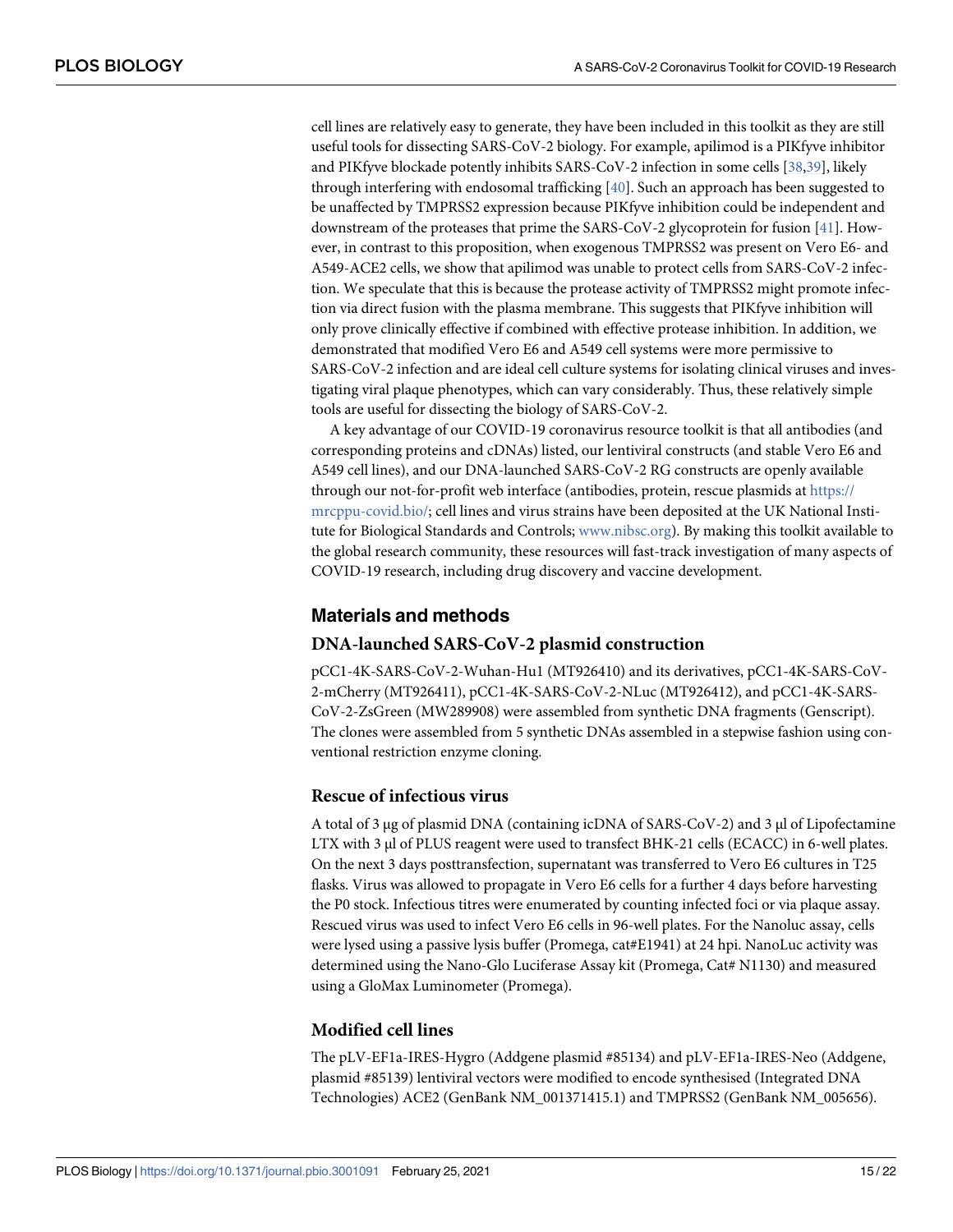<span id="page-15-0"></span>Lentiviral vectors were produced through transient transfection as described previously [[42](#page-21-0)] and used to modify A549 cells (ATCC#CCL-185; generous gift from Prof. Ben Hale, validated by STR analysis (Eurofins)) and Vero E6 cells (ATCC#CRL-1586; generous gift of Prof. Michele Bouloy) that were cultured and transduced under standard culture conditions.

#### **Isolation of SARS-CoV-2 viruses from clinical samples**

Sputum and BAL residual clinical samples from SARS-CoV-2-infected individuals were obtained for culture and used to inoculate Vero E6 or VAT cells in T25 flasks. Samples were harvested between 48 and 96 h postinfection, depending on the severity of CPE. Viral titers were determined by plaque assay.

#### **Sequencing and metagenomics of isolated SARS-CoV-2 viruses**

To determine the sequence of CVR-GLA-1, CVR-GLA-2, and CVR-GLA-3 isolated from clinical samples (CVR837, CVR2224, CVR3899\_BAL) and the RG-rescued SARS-CoV-2 viruses, RNA was extracted from culture supernatant using a hybrid Trizol-RNeasy protocol. Library was made from cDNA using Kapa LTP Library Preparation Kit for Illumina Platforms (Kapa Biosystems, cat# KK8232). The sequencing of the libraries was carried out on Illumina's Next-Seq 550 System (Illumina, cat# SY-415-1002).

#### **Plaque assays**

Monolayers of A549 or Vero E6 cells and their ACE2/TMPRSS2 derivatives were prepared by seeding  $2.5 \times 10^5$  cells/well in 12-well plates, and plaque assays were executed using standard conditions. Briefly, a 1-ml overlay of MEM/0.6% Avicel RC-591/2% FCS was used, and fixed plates were stained with Coomassie Blue staining solution (0.1% Coomassie Brilliant Blue R-250/45% methanol/10% acetic acid) before scanning using a photo scanner (Epson Expression 1680 Pro).

#### **Well-clearance/monolayer integrity CPE assay**

Cells were seeded in optical 96-well plates (Perkin Elmer CellCarrier-96 Ultra Microplates Cat# 6055302) The following day, the cells were incubated with 10  $\mu$ M to 20 nM of the various compounds. The cells were then mock infected or infected with a predetermined dose of SARS-CoV-2 that would cause substantial CPE by 72 h postinfection. Fixed plates were stained (0.1% Coomassie Brilliant Blue R-250/45% methanol/10% acetic acid) and scanned using a Celigo imaging cytometer (Nexcelom), allowing monolayer integrity to be quantified (to facilitate quantification of well-clearance to assess virus growth and toxicity). Dead cell protease activity was measured in the same plates using the CytoTox-Glo Cytotoxicity Assay (Promega) in accordance with the manufacturer's instructions.

#### **Generation of coronavirus antibodies**

N-terminal GST fusion proteins for each coronavirus protein were used as antigens, and sheep were immunised with each antigen, followed by up to 5 further injections 28 days apart, with bleeds performed 7 days after each inoculation. Antibodies were subsequently affinity purified from serum using N-terminal MBP-tagged recombinant protein. All antibodies (and associated proteins and cDNA clones) generated in this paper are openly available at: [https://](https://mrcppu-covid.bio/) [mrcppu-covid.bio/](https://mrcppu-covid.bio/).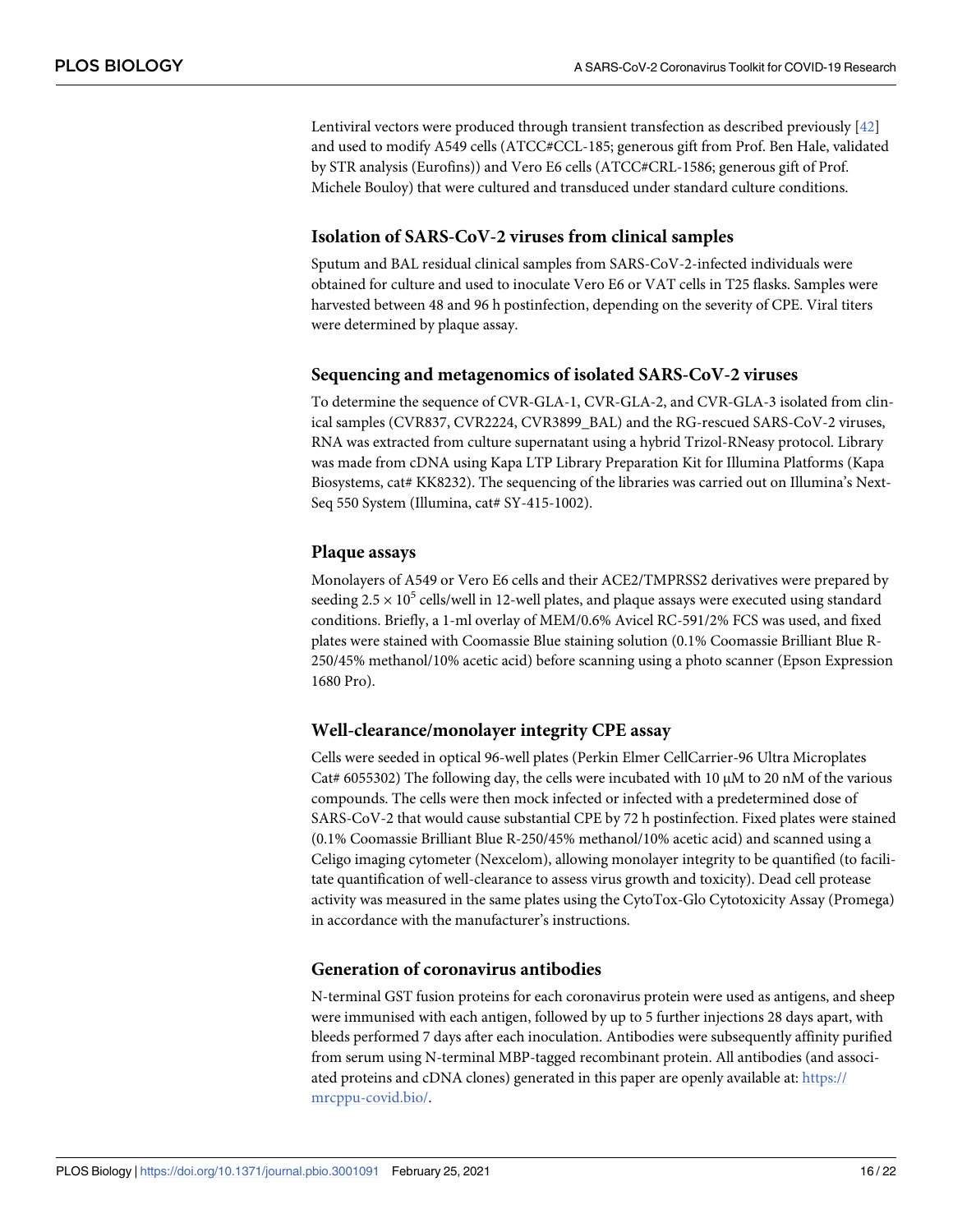#### <span id="page-16-0"></span>**Ethics statement**

This project falls under the scope and authority of project licence P134D890E, issued by the UK Home Office in accordance with the Animals (Scientific Procedures) Act 1986. This licence will stay in force, unless revoked earlier, until 2 April 2024. Prior to submission to the Home Office, the application for the licence was scrutinised by the University of Dundee Ethical Review Committee, which approved the proposal at its meeting in March 2019. The Committee (now termed the Welfare and Ethical Use of Animals Committee) is a subcommittee of the University Court, its highest governing body. All projects undertaken under the licence are reviewed in terms of scientific rigor and possible alternative methods to avoid animal use, as well as AWERB in terms of welfare.

#### **Immunofluorescence**

Cells infected with SARS-CoV-2 were fixed and permeabilised in 8% formaldehyde/1% Triton X-100 at designated time points postinfection. DAPI (Thermo Fisher Scientific, cat# P36395) was included in the mounting medium, and slides were stained with primary sheep anti-coronavirus antibodies (1:500) and a rabbit anti-sheep secondary antibody (Abcam cat# ab150182) at a 1:1000 dilution before imaging (Zeiss LSM 880 confocal microscope). Alternatively, fixed and permeabilised cells were labelled using a mouse anti-N (nucleocapsid) IgG antibody (SinoBiologicals; cat# 40143-MM08), which was detected using an AlexaFluor 488-conjugated goat anti-mouse secondary antibody (Life Technologies; cat# A28175). Cells were subsequently counterstained with DAPI (1 μg/ml) and mounted using ProLong Gold antifade (Life Technologies; cat# P36930). Sequential channels were acquired as z-stacks (1.2 μm step) using an Olympus FV3000 confocal microscope and processed using Imaris software (v 9.0.2; Bitplane).

For the enumeration of infected foci, the sheep anti-SARS-CoV-2 N antibody was used (at a 1:500 dilution) and visualised using donkey anti-sheep antibody (A11015, Thermo Fisher Scientific, 1:1000 dilution) prior to scanning (Celigo, Nexcelom).

#### **Immunoprecipitation**

At 3 days postinfection (at MOI 0.1), cells were trypsinised and rinsed in ice cold PBS before being lysed in ice-cold lysis buffer  $[43]$  $[43]$  $[43]$ . IPs were set up overnight at 4°C with the antibody and protein lysate in a ratio of 3 μg of antibody per mg of protein lysate. The immunoprecipitated proteins were subjected to SDS-PAGE and then transferred to PVDF membranes (Merck Millipore, IPFL00010), which were then incubated with their respective biotinylated primary antibodies (0.5 to 1.0 mg/ml). Bands were visualised (LI-COR Odyssey CLx imaging system) using labelled streptavidin (DyLight 680/800, Thermo Fisher Scientific, 21848/ 21851).

#### **Western blotting**

Briefly, sonicated cell lysates were resolved using Novex 4% to 12% acrylamide gels (Life Technologies) before wet-transfer onto nitrocellulose membranes (Sigma Aldrich, cat# GE10600003), after which membranes were probed with the indicated primary antibody (full list of antibodies and their availability found in [S2 Table\)](#page-18-0) in SEA BLOCK (Thermo Scientific, cat# 37527), unless otherwise specified. Bands were visualised using DyLight-labelled secondary antibodies (Thermo Fisher Scientific) prior to scanning with a Li-Cor Odyssey CLx imaging system.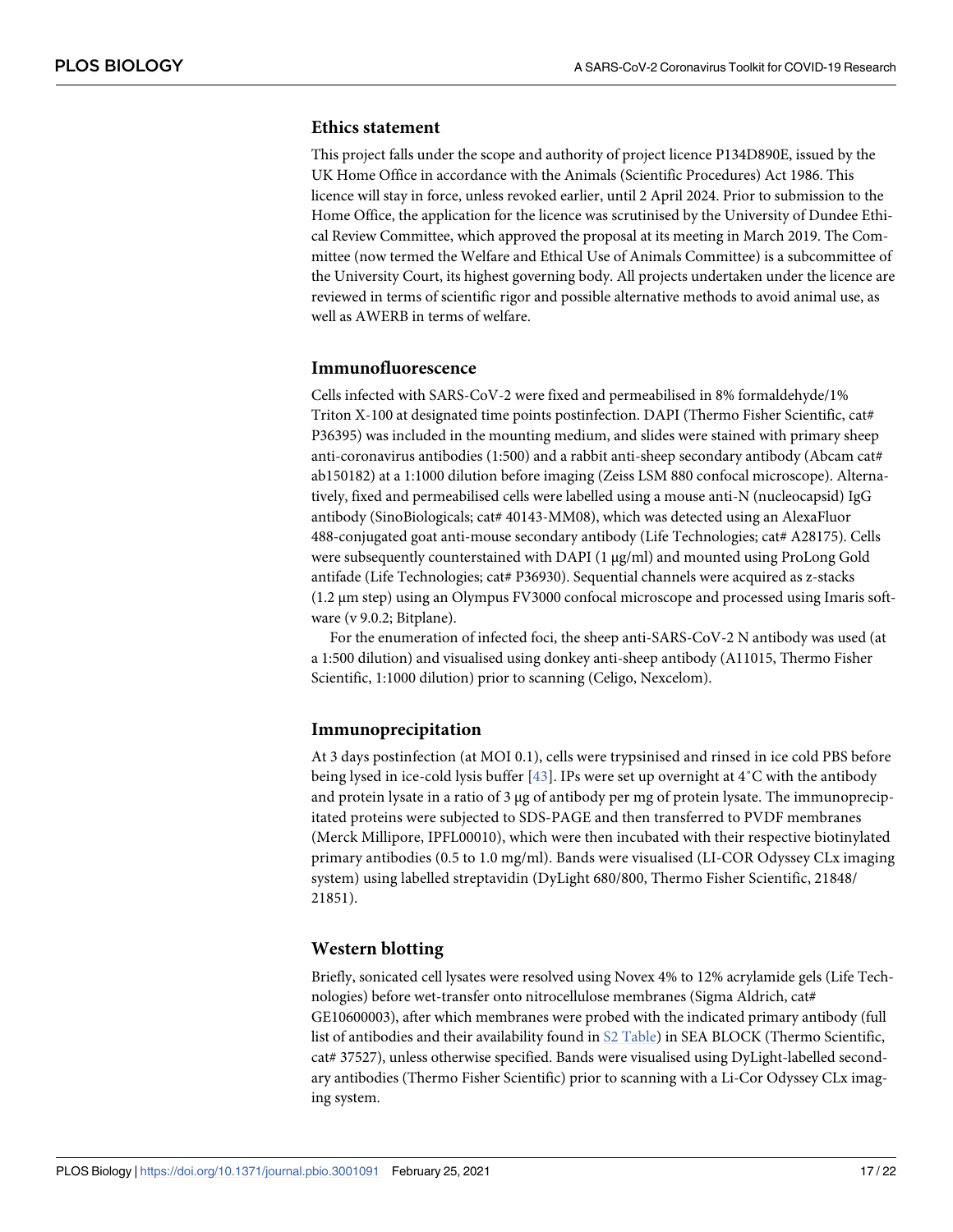#### <span id="page-17-0"></span>**Materials availability**

All sheep CoV antibodies (and corresponding proteins and cDNAs) listed, lentiviral constructs (and stable Vero E6 and A549 cell lines), and DNA-launched SARS-CoV-2 RG constructs are openly available through a not-for-profit web interface (antibodies, proteins, rescue plasmids at [https://mrcppu-covid.bio/;](https://mrcppu-covid.bio/) cell lines and virus strains have been deposited at the UK National Institute for Biological Standards and Controls; [www.nibsc.org\)](http://www.nibsc.org/).

## **Supporting information**

**[S1 Fig](http://journals.plos.org/plosbiology/article/asset?unique&id=info:doi/10.1371/journal.pbio.3001091.s001). Sequencing coverage of the sequenced rescue plasmids and rescued viruses.** (A) Summary plots of the number of reads mapping to the passaged plasmids from  $Fig 1B.$  (B) Summary plots of the number of reads mapping to the SARS-CoV-2-mCherry, NLuc, and ZsGreen rescue plasmids from the sequenced plasmid and the sequenced rescued virus (for each rescue system). NLuc, Nanoluciferase; SARS-CoV-2, Severe Acute Respiratory Syndrome Coronavirus 2; wt, wild type. (PDF)

**[S2 Fig](http://journals.plos.org/plosbiology/article/asset?unique&id=info:doi/10.1371/journal.pbio.3001091.s002). Validation of the antibodies generated in this study by indirect immunofluorescence.** (A, B) As in [Fig 2C,](#page-6-0) Vero E6 cells were uninfected (mock) or infected with SARS-CoV-2 England-02 at an MOI of 0.1 for 48 h before fixation/permeabilisation. Cells were stained with primary sheep antibodies diluted at 1:500 and secondary rabbit anti-sheep Alexa 555 diluted at 1:1,000. MOI, multiplicity of infection; SARS-CoV-2, Severe Acute Respiratory Syndrome Coronavirus 2.

(PDF)

**[S3 Fig](http://journals.plos.org/plosbiology/article/asset?unique&id=info:doi/10.1371/journal.pbio.3001091.s003). Validation of the antibody reactivity by western blotting.** (A, B) As in [Fig 2D](#page-6-0), Vero E6 cells were uninfected (mock) or infected with SARS-CoV-2 England-02 at an MOI of 0.1 or 1 (as indicated) for 72 h prior to WB of whole cell lysates. Arrows indicate the band of interest. MOI, multiplicity of infection; SARS-CoV-2, Severe Acute Respiratory Syndrome Coronavirus 2; WB, western blotting. (PDF)

**[S4 Fig](http://journals.plos.org/plosbiology/article/asset?unique&id=info:doi/10.1371/journal.pbio.3001091.s004). Cross-reactivity of coronavirus nucleocapsid (N) and envelope (E) proteins.** (A) WB analysis of cross-reactivity of N-specific antibodies to SARS-CoV, MERS-CoV, HCoV 229E, and HCoV OC43 to the N protein of SARS-CoV-2. Vero E6 cells were mock infected (mock) or infected with SARS-CoV-2 England-02 at an MOI of 0.1 or 1 for 72 h and probed as in S3 Fig. (B) A comparison of IP results for the N proteins from SARS-CoV, MERS-CoV, HCoV 229E, and HCoV OC43. As in [Fig 2E](#page-6-0), Vero E6 cells were uninfected (mock) or infected with SARS-CoV-2 England-02 at an MOI of 0.1 for 3 days, followed by lysis, IP, and blotting with the indicated N protein. (C) As in (B) but for the E proteins of SARS-CoV and MERS-CoV. (D) WB analysis as in (A) but using MERS-CoV and SARS-CoV E antibodies. HCoV, human coronavirus; IB, immunoblotting; IP, immunoprecipitation; MERS-CoV, Middle East Respiratory Syndrome Coronavirus; MOI, multiplicity of infection; SARS-CoV-2, Severe Acute Respiratory Syndrome Coronavirus 2; WB, western blotting. (PDF)

**[S5 Fig](http://journals.plos.org/plosbiology/article/asset?unique&id=info:doi/10.1371/journal.pbio.3001091.s005). Validation of antibody reactivity by immunoprecipitation.** (A, B) As in [Fig 2E,](#page-6-0) Vero E6 cells were uninfected (mock) or infected with SARS-CoV-2 England-02 at an MOI of 0.1 for 3 days. The cells were then lysed, and the viral proteins immunoprecipitated and detected by WB using the indicated antibodies. No specific bands were present in the infected cells for the SARS-CoV-2 E antibody. IB, immunobloting; IP, immunoprecipitation; MOI, multiplicity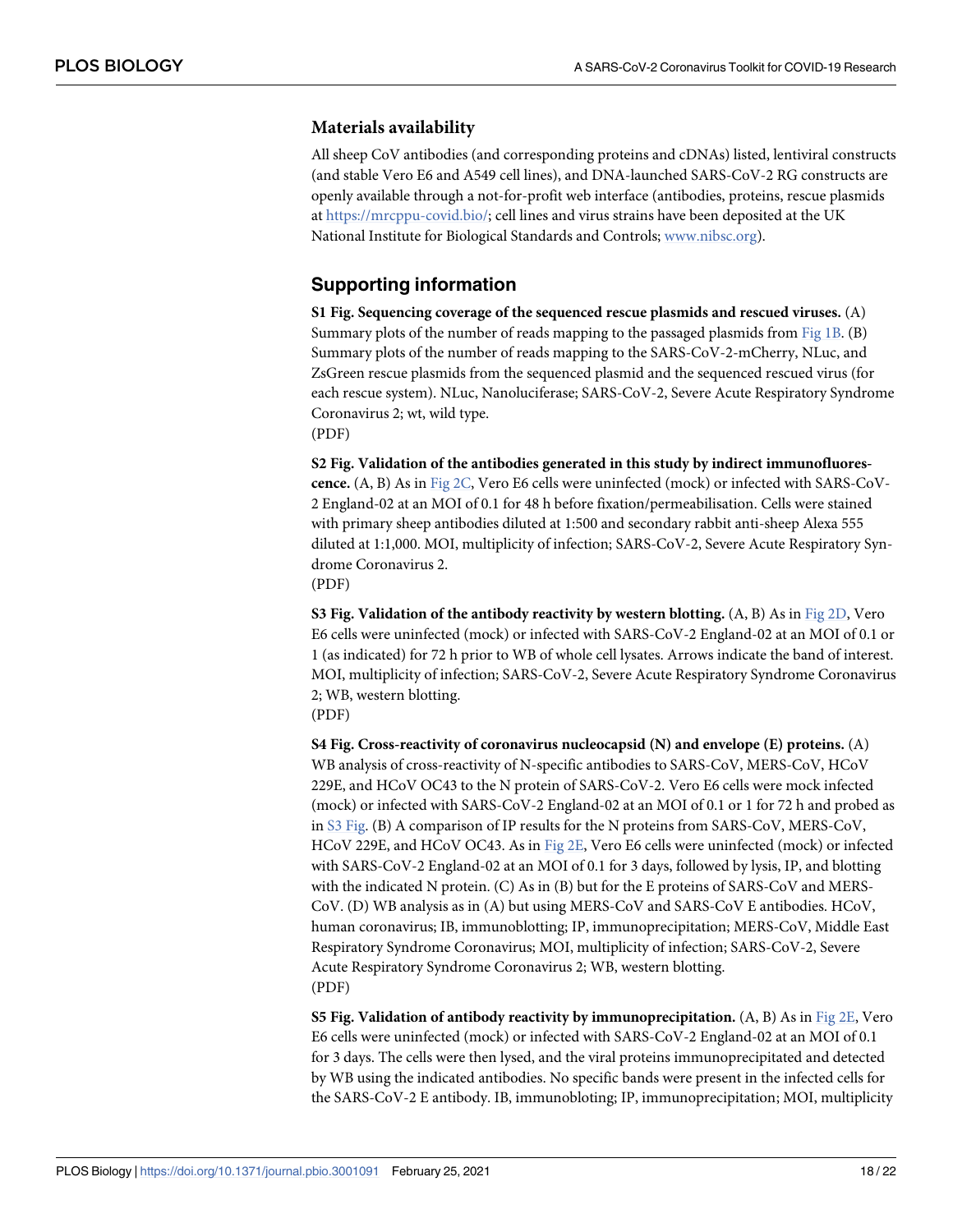<span id="page-18-0"></span>of infection; SARS-CoV-2, Severe Acute Respiratory Syndrome Coronavirus 2; WB, western blotting.

(PDF)

**[S6 Fig](http://journals.plos.org/plosbiology/article/asset?unique&id=info:doi/10.1371/journal.pbio.3001091.s006). A demonstration of the utility of the modified AA and AAT cell lines for conducting phenotypic assays.** (A) Anti-SARS-CoV-2 dose response curves of a panel of compounds using the well-clearance assay in AA cells and AAT cells ( $Fig 4K-4N$ ) multiplexed with a dead cell protease toxicity assay. The mean and standard error from 4 replicate experiments is plotted. The apilimod panels (top right) plot the corresponding toxicity data to the data included in [Fig 4L](#page-10-0). The labels for CsA and HCQ are abbreviated. (B) As in panel A, an extended dose response of camostat in AAT cells is shown. The data underlying S6A and S6B Fig may be found in S1 Data. AA, A549-ACE2; AAT, A549-ACE2-TMPRSS2; CsA, cyclosporine A; HCQ, hydroxychloroquine; SARS-CoV-2, Severe Acute Respiratory Syndrome Coronavirus 2. (PDF)

**[S1 Text](http://journals.plos.org/plosbiology/article/asset?unique&id=info:doi/10.1371/journal.pbio.3001091.s007). Extended Materials and methods.** (PDF)

**[S1 Table.](http://journals.plos.org/plosbiology/article/asset?unique&id=info:doi/10.1371/journal.pbio.3001091.s008) Sequence variation in passaged SARS-CoV-2-mCherry and SARS-CoV-2 CVR-GLA-1.** (XLSX)

**[S2 Table.](http://journals.plos.org/plosbiology/article/asset?unique&id=info:doi/10.1371/journal.pbio.3001091.s009) Reagents and resources.** (PDF)

**[S1 Data](http://journals.plos.org/plosbiology/article/asset?unique&id=info:doi/10.1371/journal.pbio.3001091.s010). Underlying data.** (XLSX)

**[S1 Raw Images](http://journals.plos.org/plosbiology/article/asset?unique&id=info:doi/10.1371/journal.pbio.3001091.s011). Raw data image files.** (PDF)

#### **Acknowledgments**

We thank Nexcelom (Celigo) for their technical assistance and support during the UK COVID-19 lockdown (in early 2020).

## **Author Contributions**

**Conceptualization:** Suzannah J. Rihn, Andres Merits, Alain Kohl, Massimo Palmarini, Dario R. Alessi, Arvind H. Patel, Ali Zaid, Sam J. Wilson, Suresh Mahalingam.

- **Data curation:** Suzannah J. Rihn, Matthew L. Turnbull, Joseph Hughes, Richard J. Orton, Ali Zaid.
- **Formal analysis:** Suzannah J. Rihn, Joseph Hughes, Colin Loney, Richard J. Orton, Leah S. Torrie.
- **Funding acquisition:** Suzannah J. Rihn, Alain Kohl, Massimo Palmarini, Dario R. Alessi, Arvind H. Patel, Sam J. Wilson, Suresh Mahalingam.
- **Investigation:** Andres Merits, Siddharth Bakshi, Matthew L. Turnbull, Arthur Wickenhagen, Akira J. T. Alexander, Benjamin Brennan, Kirstyn Brunker, Steven R. Bryden, Stephen Carmichael, Sarah J. Cole, Vanessa M. Cowton, Chris Davis, Giuditta De Lorenzo, Claire L. Donald, James I. Dunlop, Mazigh Fares, Joseph R. Freitas, Wilhelm Furnon, Rommel J. Gestuveo, Daniel M. Goldfarb, Rory Gunson, Vanessa Herder, Natasha Johnson, Karen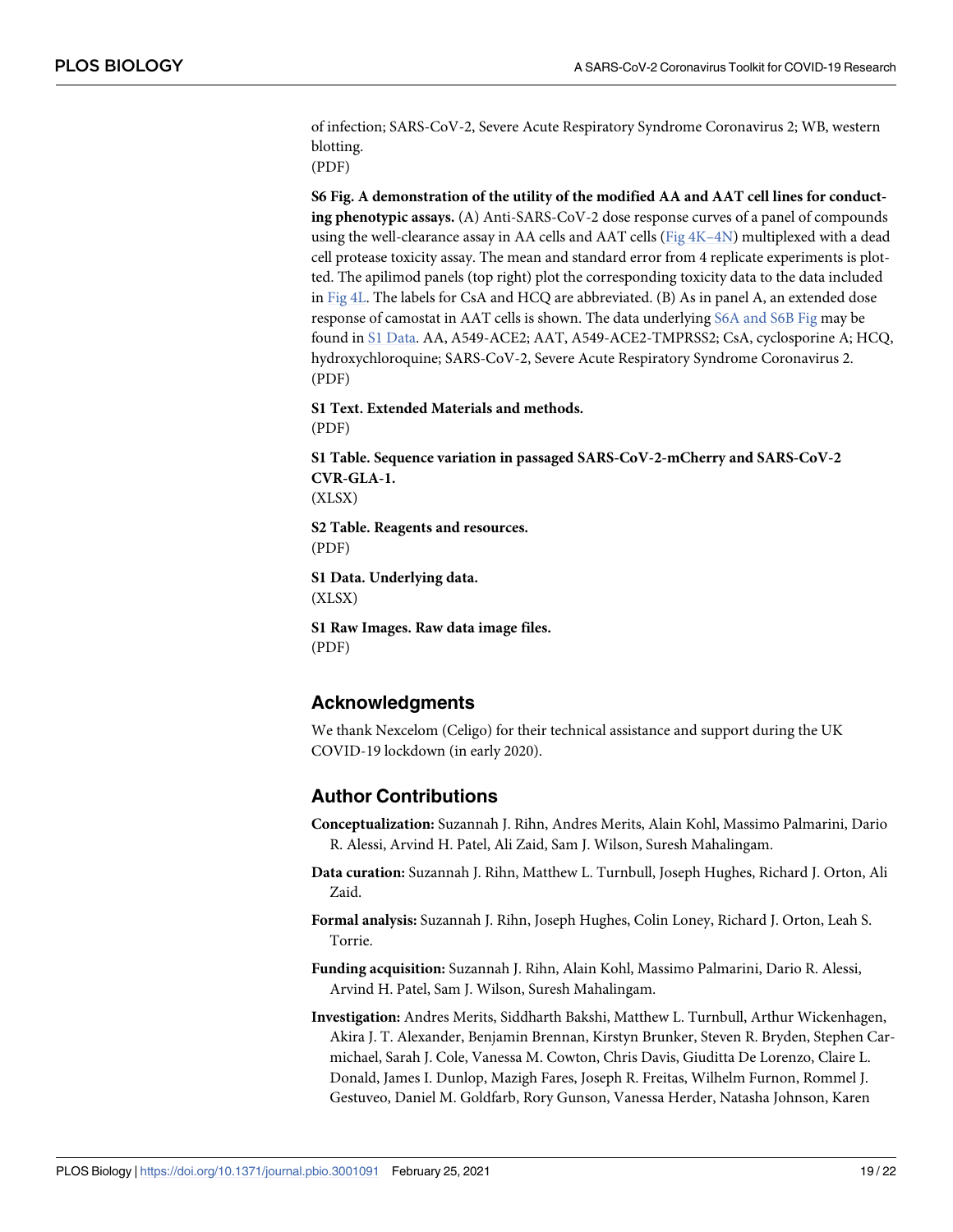<span id="page-19-0"></span>Kerr, Laura Sandra Lello, Gauthier Lieber, Xiang Liu, Colin Loney, Daniel Mair, Marion J. McElwee, Steven McFarlane, Jenna Nichols, Kyriaki Nomikou, Anne Orr, Yasmin A. Parr, Rute Maria Pinto, Jamie Royle, Natalia Cameron-Ruiz, Katherine Smollett, Douglas G. Stewart, Meredith Stewart, Elena Sugrue, Agnieszka M. Szemiel, Lily Tong, Margus Varjak, Sainan Wang, Eva Zusinaite, Sam J. Wilson, Suresh Mahalingam.

- **Methodology:** Suzannah J. Rihn, Andres Merits, Paul G. Wyatt, Eva Zusinaite, Ali Zaid, Suresh Mahalingam.
- **Project administration:** Suzannah J. Rihn, Alain Kohl, Massimo Palmarini, Arvind H. Patel, Sam J. Wilson.
- **Resources:** Carla Baillie, Fiona Brown, Kerry A. Burness, Paul Davies, Mark Dorward, Matthew Elliott, Rommel J. Gestuveo, Anna Geyer, Daniel Giesel, Nicola Goodman, Rory Gunson, C. James Hastie, Clare Johnson, Hannah Leech, Kathy Li, Rajendra Lingala, Samantha Raggett, Elaine Reid, James G. Shepherd, Aislynn Taggart, Emma C. Thomson, Rachel Toth, Stuart G. Wilkinson, Dario R. Alessi.
- **Software:** Joseph Hughes, Richard J. Orton.
- **Supervision:** Suzannah J. Rihn, Andres Merits, Benjamin Brennan, Ana da Silva Filipe, Alain Kohl, Massimo Palmarini, David L. Robertson, Emma C. Thomson, Arvind H. Patel, Ali Zaid, Sam J. Wilson, Suresh Mahalingam.
- **Validation:** Suzannah J. Rihn, Siddharth Bakshi, Giuditta De Lorenzo, Daniel M. Goldfarb, Vanessa Herder, Colin Loney, Anne Orr, Douglas G. Stewart, Margus Varjak.
- **Visualization:** Suzannah J. Rihn, Matthew L. Turnbull, Colin Loney, Ali Zaid, Sam J. Wilson.
- **Writing original draft:** Suzannah J. Rihn, Ali Zaid, Sam J. Wilson.
- **Writing review & editing:** Suzannah J. Rihn, Andres Merits, Alain Kohl, Massimo Palmarini, Arvind H. Patel, Ali Zaid, Sam J. Wilson, Suresh Mahalingam.

#### **References**

- **[1](#page-1-0).** Wang H, Zhang Y, Huang B, Deng W, Quan Y, Wang W, et al. Development of an inactivated vaccine candidate, BBIBP-CorV, with potent protection against SARS-CoV-2. Cell [Internet]. 2020 Jun 6 [cited 2020 Jun 8];0(0). Available from: [https://www.cell.com/cell/abstract/S0092-8674\(20\)30695-4.](https://www.cell.com/cell/abstract/S0092-8674(20)30695-4) PMID: [32778225](http://www.ncbi.nlm.nih.gov/pubmed/32778225)
- **[2](#page-1-0).** WHO Coronavirus Disease (COVID-19) Dashboard [Internet]. [cited 2020 Aug 23]. Available from: <https://covid19.who.int>.
- **[3](#page-1-0).** Cui J, Li F, Shi Z-L. Origin and evolution of pathogenic coronaviruses. Nat Rev Microbiol. 2019 Mar; 17 (3):181–92. <https://doi.org/10.1038/s41579-018-0118-9> PMID: [30531947](http://www.ncbi.nlm.nih.gov/pubmed/30531947)
- **[4](#page-1-0).** Song Z, Xu Y, Bao L, Zhang L, Yu P, Qu Y, et al. From SARS to MERS,. Thrusting Coronaviruses into the Spotlight Viruses. 2019 Jan; 11(1):59.
- **[5](#page-1-0).** Petersen E, Koopmans M, Go U, Hamer DH, Petrosillo N, Castelli F, et al. Comparing SARS-CoV-2 with SARS-CoV and influenza pandemics. The Lancet Infectious Diseases [Internet]. 2020 Jul 3 [cited] 2020 Aug 20];0(0). Available from: [https://www.thelancet.com/journals/laninf/article/PIIS1473-3099\(20\)](https://www.thelancet.com/journals/laninf/article/PIIS1473-3099(20)30484-9/abstract) [30484-9/abstract.](https://www.thelancet.com/journals/laninf/article/PIIS1473-3099(20)30484-9/abstract) [https://doi.org/10.1016/S1473-3099\(20\)30484-9](https://doi.org/10.1016/S1473-3099%2820%2930484-9) PMID: [32628905](http://www.ncbi.nlm.nih.gov/pubmed/32628905)
- **[6](#page-1-0).** Mulligan MJ, Lyke KE, Kitchin N, Absalon J, Gurtman A, Lockhart S, et al. Phase I/II study of COVID-19 RNA vaccine BNT162b1 in adults. Nature. 2020 Oct; 586(7830):589–93. [https://doi.org/10.1038/](https://doi.org/10.1038/s41586-020-2639-4) [s41586-020-2639-4](https://doi.org/10.1038/s41586-020-2639-4) PMID: [32785213](http://www.ncbi.nlm.nih.gov/pubmed/32785213)
- **[7](#page-1-0).** Folegatti PM, Ewer KJ, Aley PK, Angus B, Becker S, Belij-Rammerstorfer S, et al. Safety and immunogenicity of the ChAdOx1 nCoV-19 vaccine against SARS-CoV-2: a preliminary report of a phase 1/2, single-blind, randomised controlled trial. The Lancet [Internet]. 2020 Jul 20 [cited 2020 Jul 26];0(0). Available from: [https://www.thelancet.com/journals/lancet/article/PIIS0140-6736\(20\)31604-4/abstract](https://www.thelancet.com/journals/lancet/article/PIIS0140-6736(20)31604-4/abstract).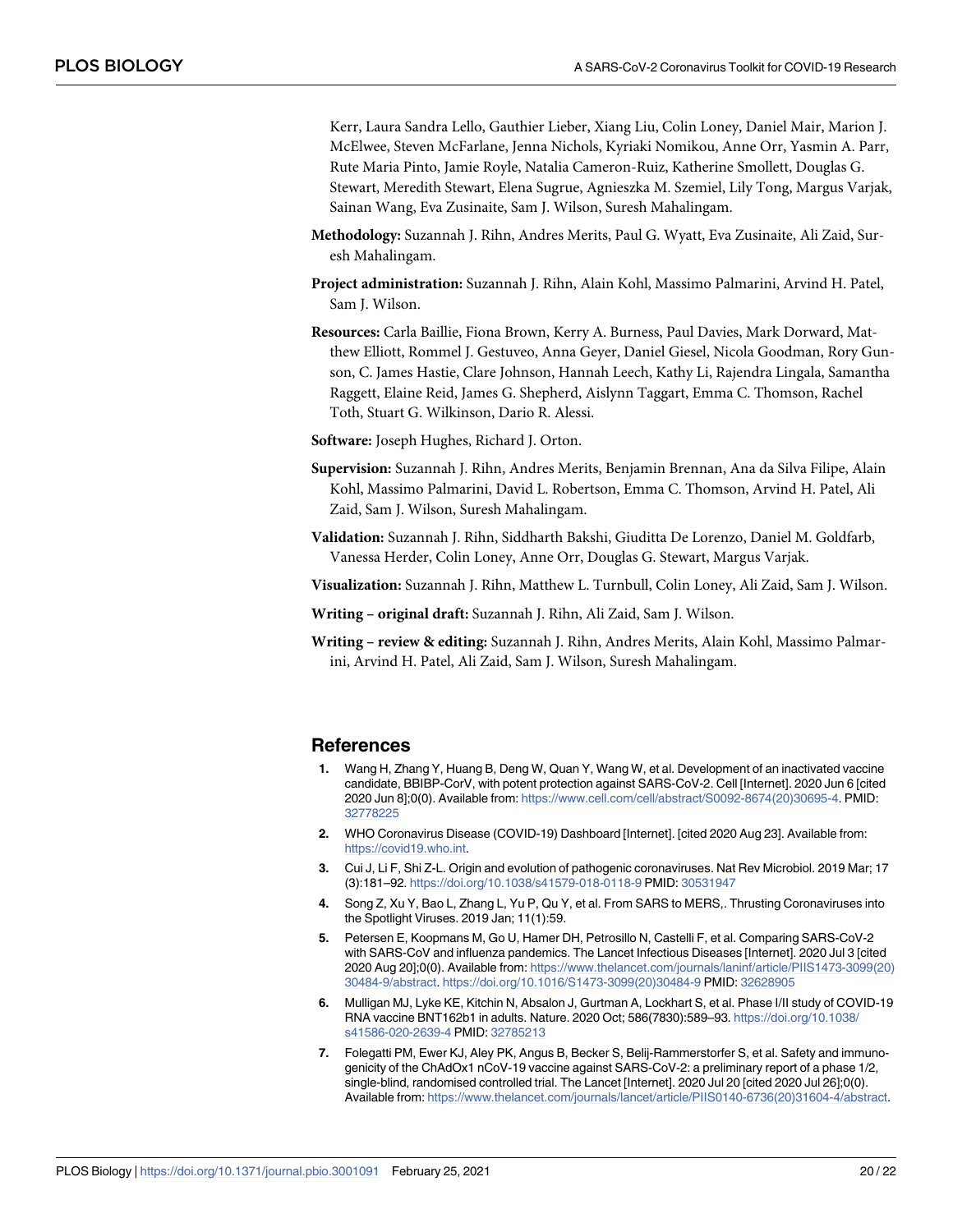- <span id="page-20-0"></span>**8.** Jackson LA, Anderson EJ, Rouphael NG, Roberts PC, Makhene M, Coler RN, et al. An mRNA Vaccine against SARS-CoV-2—Preliminary Report. N Engl J Med. 2020 Jul 14;0(0):null. [https://doi.org/10.](https://doi.org/10.1056/NEJMoa2022483) [1056/NEJMoa2022483](https://doi.org/10.1056/NEJMoa2022483) PMID: [32663912](http://www.ncbi.nlm.nih.gov/pubmed/32663912)
- **[9](#page-1-0).** Ng WH, Liu X, Mahalingam S. Development of vaccines for SARS-CoV-2. F1000Res. 2020 Aug 17; 9:991.
- **[10](#page-1-0).** Baum A, Fulton BO, Wloga E, Copin R, Pascal KE, Russo V, et al. Antibody cocktail to SARS-CoV-2 spike protein prevents rapid mutational escape seen with individual antibodies. Science. 2020 Aug 21; 369 (6506):1014–8. <https://doi.org/10.1126/science.abd0831> PMID: [32540904](http://www.ncbi.nlm.nih.gov/pubmed/32540904)
- **11.** Chen P, Nirula A, Heller B, Gottlieb RL, Boscia J, Morris J, et al. SARS-CoV-2 Neutralizing Antibody LY-CoV555 in Outpatients with Covid-19. N Engl J Med. 2020 Oct 28;0(0):null. [https://doi.org/10.1056/](https://doi.org/10.1056/NEJMoa2029849) [NEJMoa2029849](https://doi.org/10.1056/NEJMoa2029849) PMID: [33113295](http://www.ncbi.nlm.nih.gov/pubmed/33113295)
- **[12](#page-1-0).** Hansen J, Baum A, Pascal KE, Russo V, Giordano S, Wloga E, et al. Studies in humanized mice and convalescent humans yield a SARS-CoV-2 antibody cocktail. Science. 2020 Aug 21; 369 (6506):1010– 4. <https://doi.org/10.1126/science.abd0827> PMID: [32540901](http://www.ncbi.nlm.nih.gov/pubmed/32540901)
- **[13](#page-1-0).** Hou YJ, Okuda K, Edwards CE, Martinez DR, Asakura T, Dinnon KH, et al. SARS-CoV-2 Reverse Genetics Reveals a Variable Infection Gradient in the Respiratory Tract. Cell. 2020 Jul; 182(2):429– 446.e14. <https://doi.org/10.1016/j.cell.2020.05.042> PMID: [32526206](http://www.ncbi.nlm.nih.gov/pubmed/32526206)
- **[14](#page-1-0).** Thi Nhu Thao T, Labroussaa F, Ebert N, V'kovski P, Stalder H, Portmann J, et al. Rapid reconstruction of SARS-CoV-2 using a synthetic genomics platform. Nature. 2020 Jun; 582(7813):561–5. [https://doi.](https://doi.org/10.1038/s41586-020-2294-9) [org/10.1038/s41586-020-2294-9](https://doi.org/10.1038/s41586-020-2294-9) PMID: [32365353](http://www.ncbi.nlm.nih.gov/pubmed/32365353)
- **[15](#page-1-0).** Xie X, Muruato A, Lokugamage KG, Narayanan K, Zhang X, Zou J, et al. An Infectious cDNA Clone of SARS-CoV-2. Cell Host Microbe. 2020 May 13; 27(5):841–848.e3. [https://doi.org/10.1016/j.chom.](https://doi.org/10.1016/j.chom.2020.04.004) [2020.04.004](https://doi.org/10.1016/j.chom.2020.04.004) PMID: [32289263](http://www.ncbi.nlm.nih.gov/pubmed/32289263)
- **[16](#page-1-0).** Ye C, Chiem K, Park J-G, Oladunni F, Platt RN, Anderson T, et al. Rescue of SARS-CoV-2 from a Single Bacterial Artificial Chromosome. mBio [Internet]. 2020 Oct 27 [cited 2020 Nov 18]; 11(5). Available from: [https://mbio.asm.org/content/11/5/e02168-20.](https://mbio.asm.org/content/11/5/e02168-20)
- **[17](#page-7-0).** Kim D, Lee J-Y, Yang J-S, Kim JW, Kim VN, Chang H. The Architecture of SARS-CoV-2 Transcriptome. Cell. 2020 May 14; 181(4):914–921.e10. <https://doi.org/10.1016/j.cell.2020.04.011> PMID: [32330414](http://www.ncbi.nlm.nih.gov/pubmed/32330414)
- **[18](#page-7-0).** Narayanan K, Makino S. Characterization of Nucleocapsid-M Protein Interaction in Murine Coronavirus. In: Lavi E, Weiss SR, Hingley, editors. The Nidoviruses: Coronaviruses and Arteriviruses [Internet]. Boston, MA: Springer US; 2001 [cited 2020 Aug 21]. p. 577–82. (Advances in Experimental Medicine and Biology). Available from: [https://doi.org/10.1007/978-1-4615-1325-4\\_85.](https://doi.org/10.1007/978-1-4615-1325-4_85)
- **19.** Kuo L, Masters PS. Genetic Evidence for a Structural Interaction between the Carboxy Termini of the Membrane and Nucleocapsid Proteins of Mouse Hepatitis Virus. J Virol. 2002 May 15; 76(10):4987–99. <https://doi.org/10.1128/jvi.76.10.4987-4999.2002> PMID: [11967315](http://www.ncbi.nlm.nih.gov/pubmed/11967315)
- **20.** Tan Y-J. The Severe Acute Respiratory Syndrome (SARS)-coronavirus 3a protein may function as a modulator of the trafficking properties of the spike protein. Virol J. 2005 Feb 10; 2(1):5. [https://doi.org/](https://doi.org/10.1186/1743-422X-2-5) [10.1186/1743-422X-2-5](https://doi.org/10.1186/1743-422X-2-5) PMID: [15703085](http://www.ncbi.nlm.nih.gov/pubmed/15703085)
- **[21](#page-7-0).** Jia Z, Yan L, Ren Z, Wu L, Wang J, Guo J, et al. Delicate structural coordination of the Severe Acute Respiratory Syndrome coronavirus Nsp13 upon ATP hydrolysis. Nucleic Acids Res. 2019 Jul 9; 47 (12):6538–50. <https://doi.org/10.1093/nar/gkz409> PMID: [31131400](http://www.ncbi.nlm.nih.gov/pubmed/31131400)
- **[22](#page-7-0).** Chen J, Malone B, Llewellyn E, Grasso M, Shelton PMM, Olinares PDB, et al. Structural Basis for Helicase-Polymerase Coupling in the SARS-CoV-2 Replication-Transcription Complex. Cell [Internet]. 2020 Jul 28 [cited 2020 Aug 21];0(0). Available from: [https://www.cell.com/cell/abstract/S0092-8674](https://www.cell.com/cell/abstract/S0092-8674(20)30941-7) [\(20\)30941-7](https://www.cell.com/cell/abstract/S0092-8674(20)30941-7).
- **[23](#page-8-0).** Felice FGD, Tovar-Moll F, Moll J, Munoz DP, Ferreira ST. Severe Acute Respiratory Syndrome Coronavirus 2 (SARS-CoV-2) and the Central Nervous System. Trends Neurosci. 2020 Jun 1; 43(6):355–7. <https://doi.org/10.1016/j.tins.2020.04.004> PMID: [32359765](http://www.ncbi.nlm.nih.gov/pubmed/32359765)
- **[24](#page-8-0).** Lamers MM, Beumer J, Vaart J van der, Knoops K, Puschhof J, Breugem TI, et al. SARS-CoV-2 productively infects human gut enterocytes. Science. 2020 Jul 3; 369(6499):50–4. [https://doi.org/10.1126/](https://doi.org/10.1126/science.abc1669) [science.abc1669](https://doi.org/10.1126/science.abc1669) PMID: [32358202](http://www.ncbi.nlm.nih.gov/pubmed/32358202)
- [25](#page-8-0). Hoffmann M, Kleine-Weber H, Schroeder S, Krüger N, Herrler T, Erichsen S, et al. SARS-CoV-2 Cell Entry Depends on ACE2 and TMPRSS2 and Is Blocked by a Clinically Proven Protease Inhibitor. Cell. 2020 Apr; 181(2):271–280.e8. <https://doi.org/10.1016/j.cell.2020.02.052> PMID: [32142651](http://www.ncbi.nlm.nih.gov/pubmed/32142651)
- **[26](#page-8-0).** Shulla A, Heald-Sargent T, Subramanya G, Zhao J, Perlman S, Gallagher T. A transmembrane serine protease is linked to the severe acute respiratory syndrome coronavirus receptor and activates virus entry. J Virol. 2011 Jan; 85(2):873–82. <https://doi.org/10.1128/JVI.02062-10> PMID: [21068237](http://www.ncbi.nlm.nih.gov/pubmed/21068237)